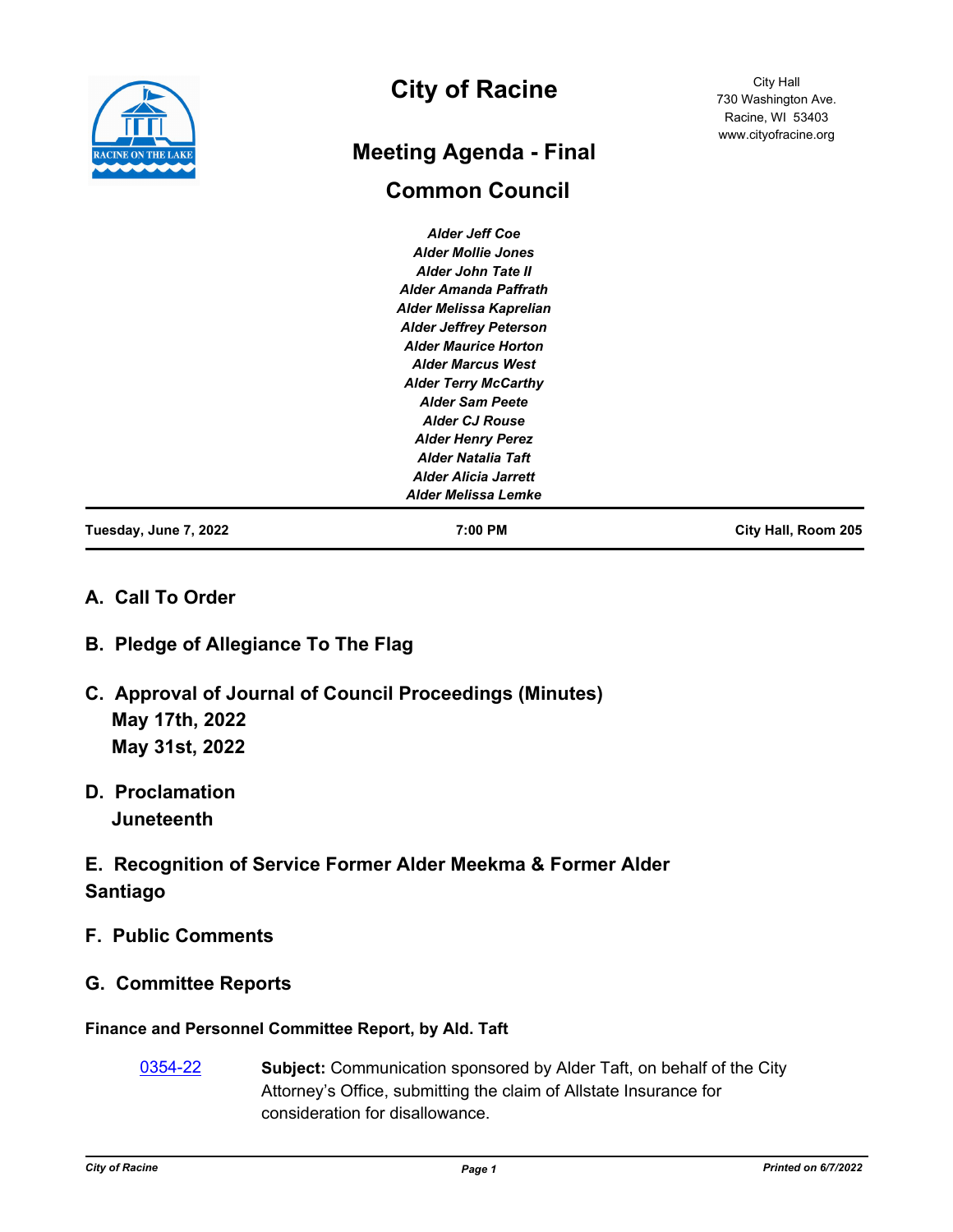## **Recommendation of the Finance and Personnel Committee on**

**5-31-2022:** That the claim be disallowed.

#### **Fiscal Note:** N/A

- [allstate recommendation\\_001](http://cityofracine.legistar.com/gateway.aspx?M=F&ID=54018f19-e331-4408-94a5-88838841da64.pdf) [ABM 22-05-25](http://cityofracine.legistar.com/gateway.aspx?M=F&ID=709b17a1-8876-4b92-8b77-ca233ad47e40.PDF) *Attachments:*
- [0355-22](http://cityofracine.legistar.com/gateway.aspx?m=l&id=/matter.aspx?key=33532) **Subject:** Communication sponsored by Alder Taft, on behalf of the City Attorney's Office, submitting the claim of Alexis Maldonado for consideration for disallowance.

# **Recommendation of the Finance and Personnel Committee on 5-31-2022:** That the claim be disallowed.

#### **Fiscal Note:** N/A

- [maldonado recommendation\\_001](http://cityofracine.legistar.com/gateway.aspx?M=F&ID=976fc010-4186-4e9e-b25a-3b806162298a.pdf) [ABM for Alexis](http://cityofracine.legistar.com/gateway.aspx?M=F&ID=a5ef5958-77db-4fcf-a821-72f5d403d3a5.PDF) *Attachments:*
- [0375-22](http://cityofracine.legistar.com/gateway.aspx?m=l&id=/matter.aspx?key=33556) **Subject:** Communication sponsored by Alder Taft, on behalf of the Mayor and City Clerk, requesting permission to sole source a three-year contract with two one-year options to renew, 2022067, with Tyler Technologies for Enterprise Resource Planning (ERP) software and supporting components.

**Recommendation of the Finance and Personnel Committee on 5-31-2022:** That the Mayor and City Clerk be authorized to execute and sign a sole source contract 2022067, with Tyler Technologies for city-wide Enterprise Resources Planning (ERP) Software and components.

**Fiscal Note:** This is a three-year contract, with two one-year options to renew. The total cost for the 2022 renewal is \$141,302.00. Funds are available in account #70113-54500 for FY 2022 and costs for subsequent years will be appropriated during the annual budget process.

#### [ABM Tyler Technologies ERP Contract 2022](http://cityofracine.legistar.com/gateway.aspx?M=F&ID=d05f0f90-0d99-4dfc-8c75-2d1f767a6458.docx) [#0375-22 Resolution](http://cityofracine.legistar.com/gateway.aspx?M=F&ID=f408115b-7640-494f-9697-ea2e959602dc.docx) *Attachments:*

[0381-22](http://cityofracine.legistar.com/gateway.aspx?m=l&id=/matter.aspx?key=33565) **Subject:** Communication sponsored by Alder Jones, on behalf of the Commissioner of Public Works, requesting permission to apply for the FFY 2023 - FFY 2026 BIL Local Bridge Program funds through the Wisconsin Department of Transportation for the rehabilitation of the Sixth Street Bridge B-51-067 (over Howe Street) Grant Control #00454.

#### **Recommendation of the Finance and Personnel Committee on**

**5-31-2022:** That the Commissioner of Public Works be granted permission to apply for the FFY 2023 - FFY 2026 BIL Local Bridge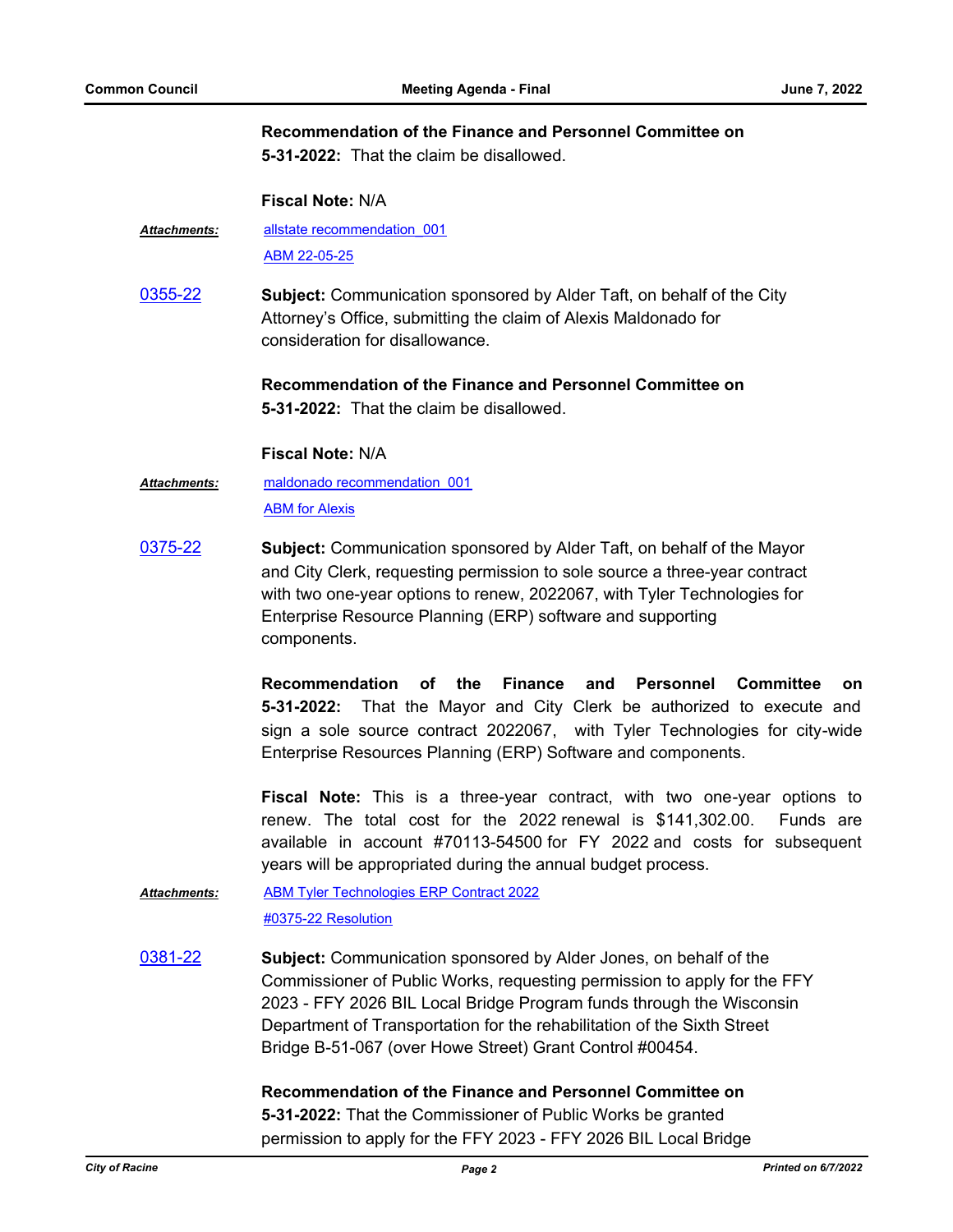Program funds through the Wisconsin Department of Transportation for the rehabilitation of the Sixth Street Bridge B-51-067 (over Howe Street).

**Fiscal Note:** The grant is in the amount of \$320,000 with a required city match of \$80,000, which will be funded through an appropriation in the 2023-32 Capital Improvement Program.

[Memo To FP regarding WisDOT BIL STP funding 2023-26 for B-51-067](http://cityofracine.legistar.com/gateway.aspx?M=F&ID=17e52b14-b3c6-45ca-a454-3c3421d2d289.pdf) [#0381-22 Resolution](http://cityofracine.legistar.com/gateway.aspx?M=F&ID=661edd73-646f-48dd-9029-22dbbd5f50ea.docx) *Attachments:*

[0382-22](http://cityofracine.legistar.com/gateway.aspx?m=l&id=/matter.aspx?key=33566) **Subject:** Communication sponsored by the Alder Jones, on behalf of the Commissioner of Public Works, requesting permission to apply for the FFY 2023 - FFY 2026 BIL Local Bridge Program funds through the Wisconsin Department of Transportation for the rehabilitation of the Sixth Street Bridge B-51-064 (over Root River between Mound Avenue and Racine Street) Grant Control #00455.

> **Recommendation of the Finance and Personnel Committee on 5-31-2022:** That the Commissioner of Public Works be granted permission to apply for the FFY 2023 - FFY 2026 BIL Local Bridge Program funds through the Wisconsin Department of Transportation for the rehabilitation of the Sixth Street Bridge B-51-064 (over Root River between Mound Avenue and Racine Street).

**Fiscal Note:** The grant is in the amount of \$1,200,000 with a required city match of \$300,000, which will be funded through an appropriation in the 2023-32 Capital Improvement Program.

[Memo To FP regarding WisDOT BIL STP funding 2023-26 for B-51-064](http://cityofracine.legistar.com/gateway.aspx?M=F&ID=1be4c9ee-dcfd-4393-acc1-bb5e3093319c.pdf) [#0382-22 Resolution](http://cityofracine.legistar.com/gateway.aspx?M=F&ID=d8b20722-4c3d-4bad-9481-135e59aabfff.docx) *Attachments:*

[0393-22](http://cityofracine.legistar.com/gateway.aspx?m=l&id=/matter.aspx?key=33577) **Subject:** Communication sponsored by Alder Jones, on behalf of the Commissioner of Public Works, requesting permission to apply for the FFY 2023 - FFY 2026 STP-Urban BIL Program funds through the Wisconsin Department of Transportation for the reconstruction of Goold Street (Blake Ave. to Douglas Ave.) Grant Control #00453.

> **Recommendation of the Finance and Personnel Committee on 5-31-2022:** That the Commissioner of Public Works be granted permission to apply for the FFY 2023 - FFY 2026 STP-Urban BIL Program funds through the Wisconsin Department of Transportation for the reconstruction of Goold Street (Blake Ave. to Douglas Ave.).

**Fiscal Note:** The grant is in the estimated amount of \$860,000 with a required city match of \$425,000, which will be funded through an appropriation in the 2023-32 Capital Improvement Program. The local match portion also includes non-participating items and right of way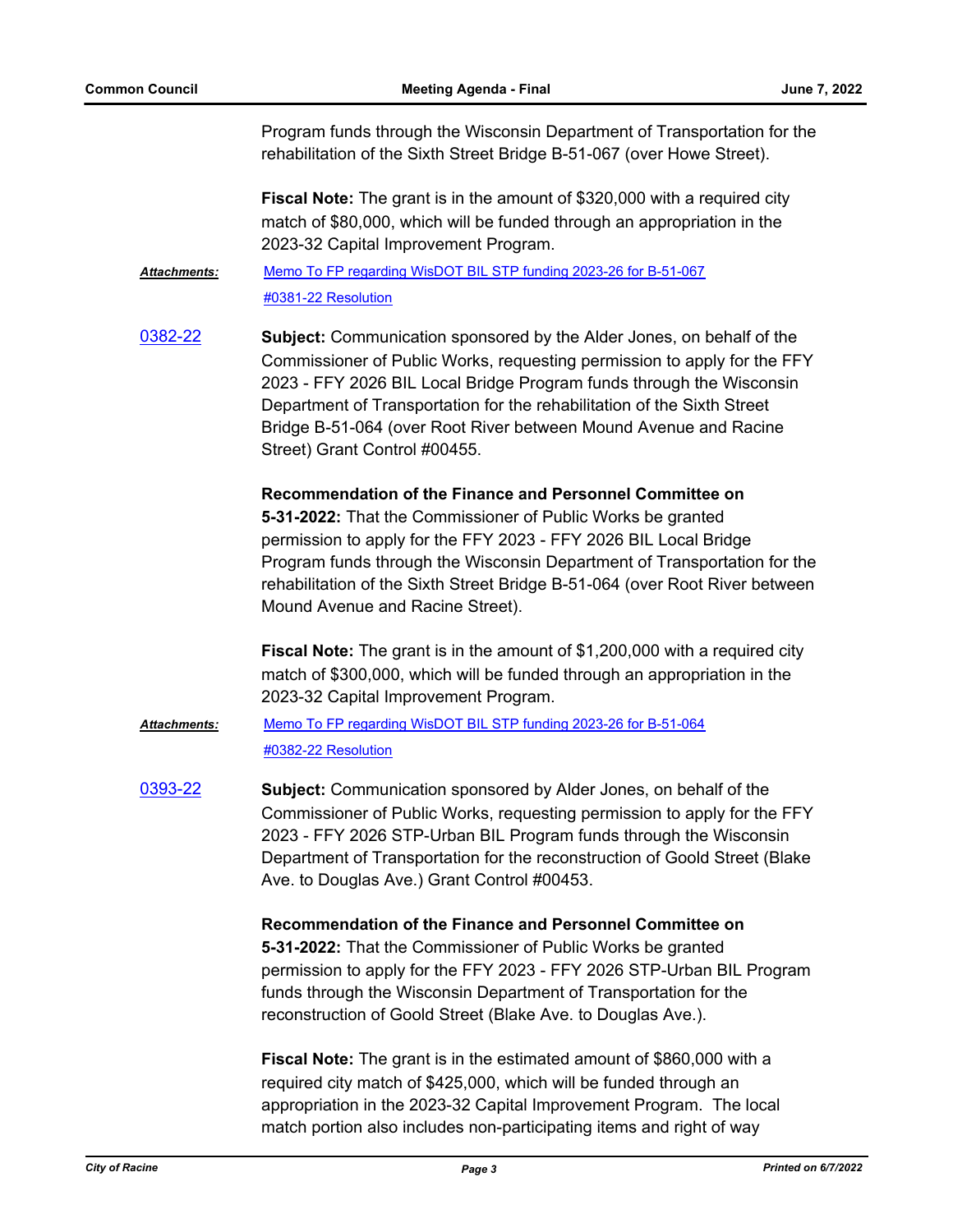|                     | acquisition.                                                                                                                                                                                                                                                                                                                                               |
|---------------------|------------------------------------------------------------------------------------------------------------------------------------------------------------------------------------------------------------------------------------------------------------------------------------------------------------------------------------------------------------|
| <b>Attachments:</b> | 5-27-22 FP Committee - WISDOT Grant - Goold - 00453                                                                                                                                                                                                                                                                                                        |
|                     | #0393-22 Resolution                                                                                                                                                                                                                                                                                                                                        |
| 0394-22             | Subject: Communication sponsored by Alder Jones, on behalf of the<br>Commissioner of Public Works, requesting permission to apply for the FFY<br>2023 - FFY 2026 STP-Urban BIL Program funds through the Wisconsin<br>Department of Transportation for the reconstruction of Mount Pleasant<br>Street (Rapids Dr. to Romayne Ave.) Grant Control #00451.   |
|                     | Recommendation of the Finance and Personnel Committee on<br>5-31-2022: That the Commissioner of Public Works be granted<br>permission to apply for the FFY 2023 - FFY 2026 STP-Urban BIL Program<br>funds through the Wisconsin Department of Transportation for the<br>reconstruction of Mount Pleasant Street (Rapids Dr. to Romayne Ave.).              |
|                     | <b>Fiscal Note:</b> The grant is in the estimated amount of \$1,500,000 with a<br>required city match of \$575,000, which will be funded through an<br>appropriation in the 2023-32 Capital Improvement Program. The local<br>match portion also includes non-participating items and right of way<br>acquisition.                                         |
| Attachments:        | 5-27-22 FP Committee - WISDOT Grant - Mt Pleasant - 00451                                                                                                                                                                                                                                                                                                  |
|                     | #0394-22 Resolution                                                                                                                                                                                                                                                                                                                                        |
| 0395-22             | <b>Subject:</b> Communication sponsored by Alder Jones, on behalf of the<br>Commissioner of Public Works, requesting permission to apply for the FFY<br>2023 - FFY 2026 STP-Urban BIL Program funds through the Wisconsin<br>Department of Transportation for the reconstruction of Lathrop Avenue<br>(Republic Ave. to 13th Street) Grant Control #00452. |
|                     | Recommendation of the Finance and Personnel Committee on                                                                                                                                                                                                                                                                                                   |
|                     | 5-31-2022: That the Commissioner of Public Works be granted<br>permission to apply for the FFY 2023 - FFY 2026 STP-Urban BIL Program<br>funds through the Wisconsin Department of Transportation for the                                                                                                                                                   |
|                     | reconstruction of Lathrop Avenue (Republic Ave. to 13th Street).                                                                                                                                                                                                                                                                                           |
|                     | <b>Fiscal Note:</b> The grant is in the estimated amount of \$2,710,000 with a<br>required city match of \$1,250,000, which will be funded through an<br>appropriation in the 2023-32 Capital Improvement Program. The local<br>match portion also includes non-participating items and right of way<br>acquisition.                                       |
| Attachments:        | 5-26-22 FP Committee - WISDOT Grant - Lathrop - 00452<br>#0395-22 Resolution                                                                                                                                                                                                                                                                               |

[0396-22](http://cityofracine.legistar.com/gateway.aspx?m=l&id=/matter.aspx?key=33580) **Subject:** Communication sponsored by Alder Jones, on behalf of the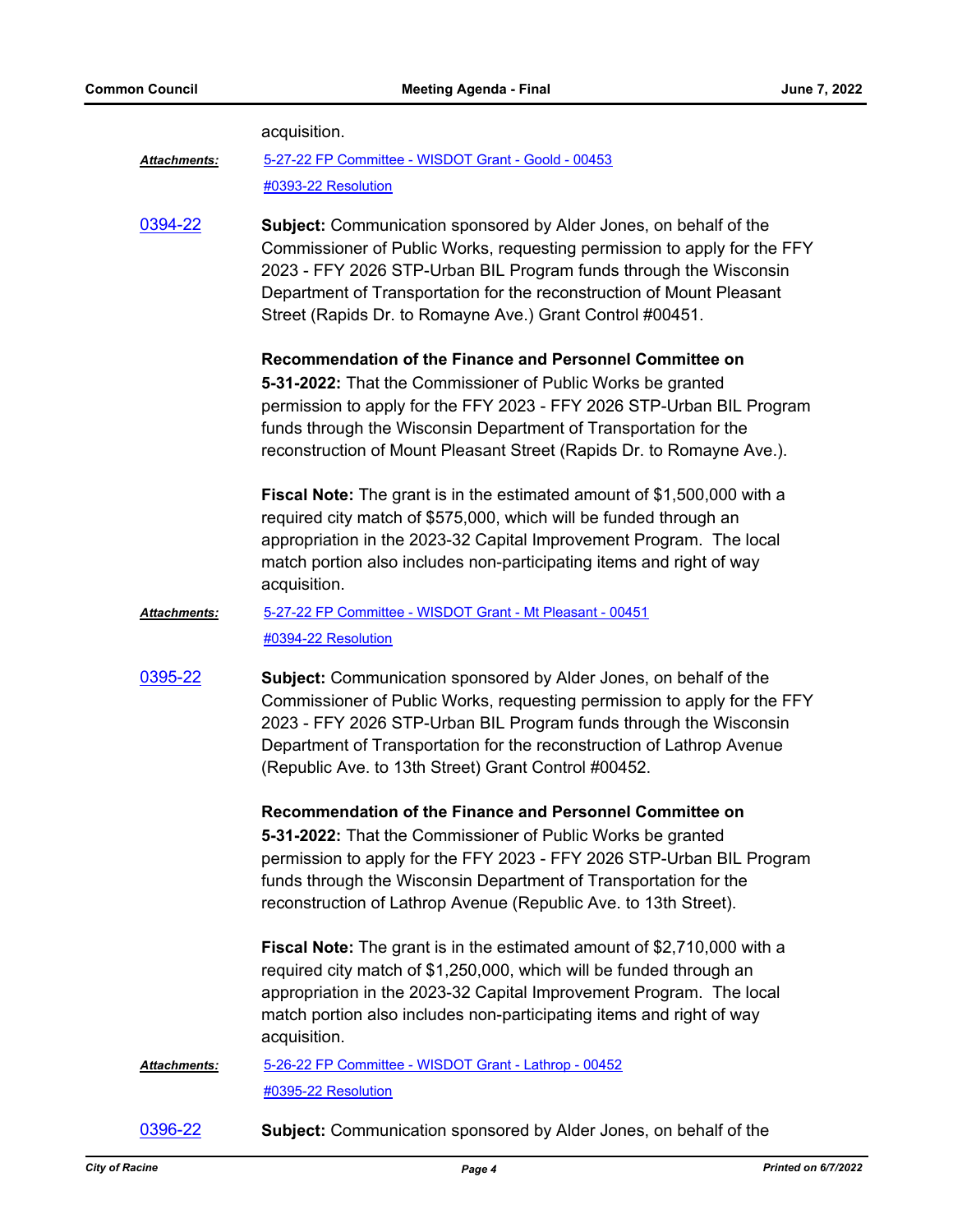Commissioner of Public Works, requesting permission to apply for the FFY 2023 - FFY 2026 STP-Urban BIL Program funds through the Wisconsin Department of Transportation for the rehabilitation of South Memorial Drive (Durand Ave. to south of 17th Street) Grant Control #00450.

**Recommendation of the Finance and Personnel Committee on 5-31-2022:** That the Commissioner of Public Works be granted permission to apply for the FFY 2023 - FFY 2026 STP-Urban BIL Program funds through the Wisconsin Department of Transportation for the rehabilitation of South Memorial Drive (Durand Ave. to south of 17th Street).

**Fiscal Note:** The grant is in the estimated amount of \$1,675,600 with a required city match of \$500,000, which will be funded through an appropriation in the 2023-32 Capital Improvement Program. The local match portion also includes non-participating items and right of way acquisition.

#### [5-27-22 FP Committee - WISDOT Grant - Memorial - 00450](http://cityofracine.legistar.com/gateway.aspx?M=F&ID=37a9e84f-63a2-4d57-9979-45bd23451f7e.pdf) [#0396-22 Resolution](http://cityofracine.legistar.com/gateway.aspx?M=F&ID=38217568-2be1-467f-a655-f587ba2d10fc.docx) *Attachments:*

[0400-22](http://cityofracine.legistar.com/gateway.aspx?m=l&id=/matter.aspx?key=33585) **Subject:** Communication sponsored by Alder Jones, on behalf of the Commissioner of Public Works, requesting permission to apply for the FFY 2023 - FFY 2026 STP-Urban BIL Program funds through the Wisconsin Department of Transportation for the reconstruction of Ohio Street (Washington Ave. to Graceland Blvd.) Grant Control #00458.

> **Recommendation of the Finance and Personnel Committee on 5-31-2022:** That the Commissioner of Public Works be granted permission to apply for the FFY 2023 - FFY 2026 STP-Urban BIL Program funds through the Wisconsin Department of Transportation for the reconstruction of Ohio Street (Washington Ave. to Graceland Blvd.).

**Fiscal Note:** The grant is in the estimated amount of \$2,716,080 with a required city match of \$875,520, which will be funded through an appropriation in the 2023-32 Capital Improvement Program. The local match portion also includes non-participating items and right of way acquisition.

#### [5-27-22 FP Committee - WISDOT Grant - Ohio - 00458](http://cityofracine.legistar.com/gateway.aspx?M=F&ID=05d992a2-f198-4b56-a290-f349e6db8051.pdf) [#0400-22 Resolution](http://cityofracine.legistar.com/gateway.aspx?M=F&ID=c0976712-8b89-473e-864f-47fe1570ede0.docx) *Attachments:*

[0399-22](http://cityofracine.legistar.com/gateway.aspx?m=l&id=/matter.aspx?key=33584) **Subject:** Communication sponsored by Alder Taft, on behalf of the Chief of Police, requesting permission to apply for and accept the TAPS Academy Grant #00447.

**Recommendation of the Finance and Personnel Committee on**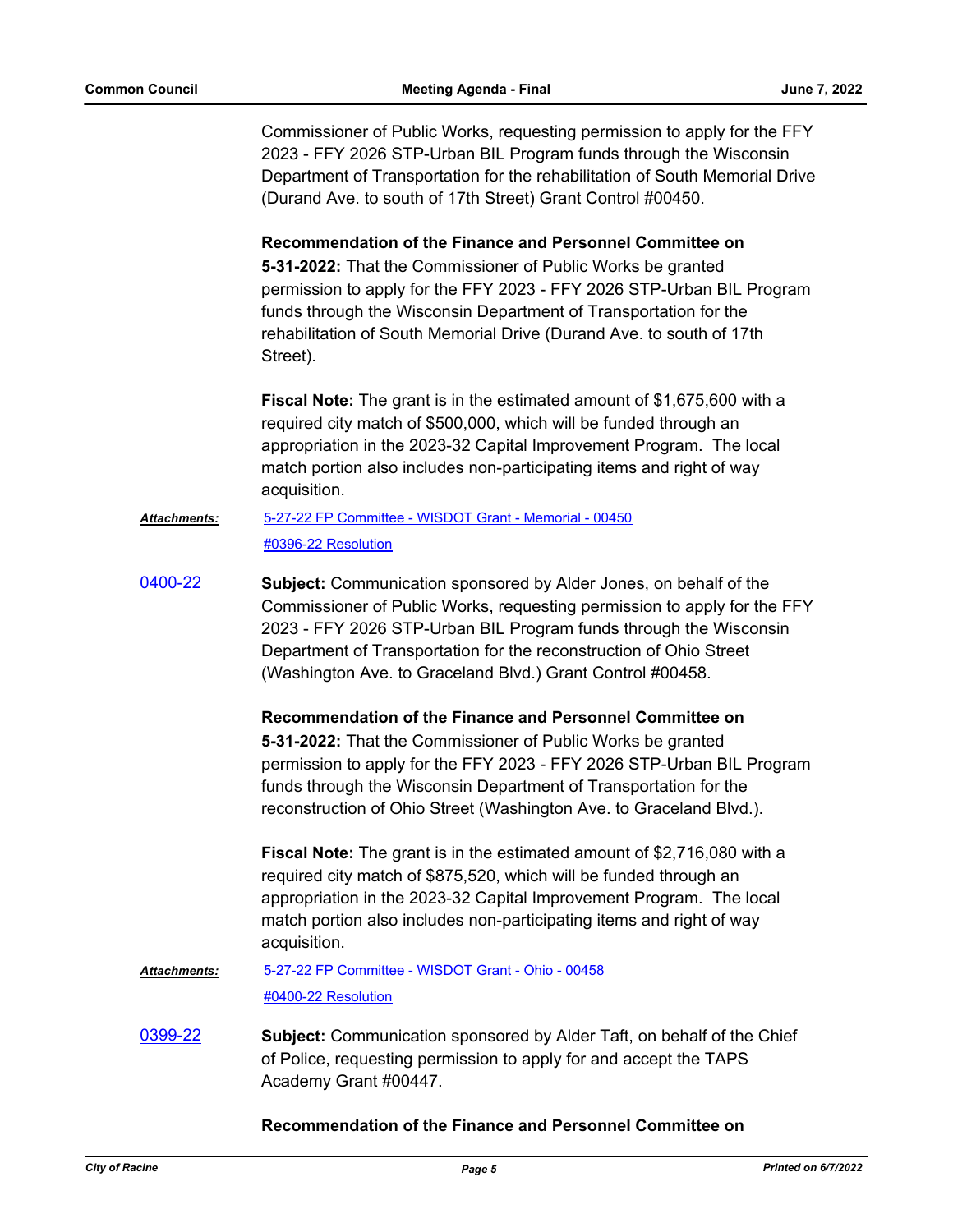**5-31-2022:** That the Chief of Police be authorized to apply for and accept the TAPS Academy Grant.

**Fiscal Note:** Grant amount is \$66,000, no city match is required.

05.26.2022 TAPS Academy Grant Appearance Request Letter [05.26.2022 TAPS Grant Request Packet](http://cityofracine.legistar.com/gateway.aspx?M=F&ID=7351a8da-4607-4bd5-87b7-b864550d9ccf.pdf) 05.26.2022 TAPS Academy Grant Sponsorship [#0399-22 Resolution](http://cityofracine.legistar.com/gateway.aspx?M=F&ID=30fabba1-046a-40c8-aa7f-8801692fa10c.docx) *Attachments:*

[0401-22](http://cityofracine.legistar.com/gateway.aspx?m=l&id=/matter.aspx?key=33586) **Subject:** Communication sponsored by Alder Taft, on behalf of the Mayor and City Clerk, requesting that the Mayor and City Clerk be authorized to sign the Wisconsin Emergency Management/State Urban Search and Rescue Response Team contract for the period of July 1, 2022 through June 30, 2024.

> **Recommendation of the Finance and Personnel Committee on 5-31-2022:** That the Mayor and City Clerk be authorized to sign the Wisconsin Emergency Management/State Urban Search and Rescue Response Team contract for the period of July 1, 2022 through June 30, 2024.

**Fiscal Note:** The City will receive funding from the state to cover the cost of equipment, supplies and overtime associated with maintaining this team as a regional state asset similar to our Regional Hazardous Materials contract.

#### [Urban Search and Rescue 2022-2024 Agreement](http://cityofracine.legistar.com/gateway.aspx?M=F&ID=42129d23-afc5-44c0-8ab0-78fab6511c11.pdf) [#0401-22 Resolution](http://cityofracine.legistar.com/gateway.aspx?M=F&ID=faeac488-c8ae-4b13-8880-e521438d20ef.docx) *Attachments:*

[0402-22](http://cityofracine.legistar.com/gateway.aspx?m=l&id=/matter.aspx?key=33587) **Subject:** Communication sponsored by Mayor Mason requesting approval of a resolution accepting a grant award of \$250,000 from the Wisconsin Economic Development Corporation Community Development Investment (WEDC CDI) Grant Program on behalf of Venture X Racine for the redevelopment of 440 Main Street.

### **Recommendation of the Finance and Personnel Committee on**

**5-31-2022:** That the request sponsored by Mayor Mason to approve a resolution supporting acceptance of a grant for \$250,000 from the Wisconsin Economic Development Corporation Community Development Investment (WEDC CDI) Grant Program to Venture X Racine for the redevelopment of 440 Main Street be forwarded to the Common Council with a recommendation for approval and that the Mayor and City Clerk be authorized to execute grant and development agreements with WEDC and Venture X Racine as necessary.

**Fiscal Note:** No additional City funds will be allocated as a result of this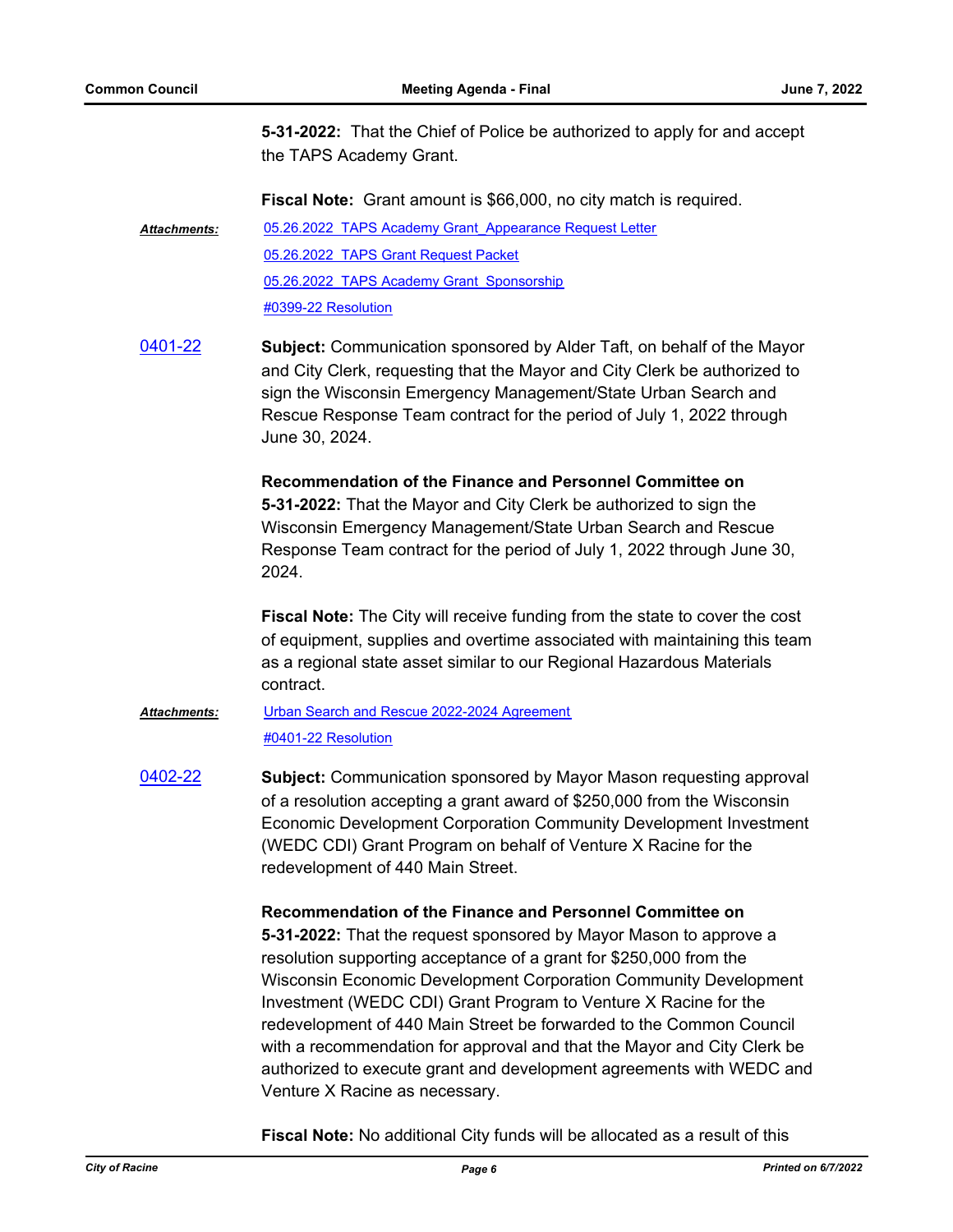action. The grant control number is 00394. The grant does not require a local match.

[MEMO- 440 Main Street CDI Acceptance](http://cityofracine.legistar.com/gateway.aspx?M=F&ID=7bf35752-7add-4719-a47c-5142d250ba8c.pdf) [#0402-22 Resolution](http://cityofracine.legistar.com/gateway.aspx?M=F&ID=4681c768-fe44-46cc-b759-06fc035e90fe.docx) *Attachments:*

[0403-22](http://cityofracine.legistar.com/gateway.aspx?m=l&id=/matter.aspx?key=33588) **Subject:** Communication sponsored by Mayor Mason, on behalf of the Commissioner of Public Works requesting authorization to waive formal bidding procedures for the purchase and installation of Street Lights and associated equipment in various locations in the City and to amend the capital improvement budget to reclassify the funding appropriately.

#### **Recommendation of the Finance and Personnel Committee on**

**5-31-2022:** That the Commissioner of Public Works be authorized to waive formal bidding procedures for the purchase and installation of Street Lights and associated equipment in location in the City in an amount not to exceed \$500,000 and that the Purchasing Agent be directed to procure these services and equipment as necessary. Also that the general obligation capital improvement fund be amended to reallocate \$500,000 from a Transfer to IS to Street Lighting.

**Fiscal Note:** Funding to defray the cost of up to \$500,000, based on the amendment above will be available in Org-Object 45040 57520 DPW-Street Lighting. Budget amendment will reduce the budget in 45010 59700 Transfer to IS by \$500,000 and increase the budget in 45040 57520 DPW-Street Lighting.

- [ABM Street Lights 5.31.22](http://cityofracine.legistar.com/gateway.aspx?M=F&ID=2b8768da-c035-4697-976f-663546f1c7f9.docx) [#0403-22 Resolution](http://cityofracine.legistar.com/gateway.aspx?M=F&ID=e7c869a2-6566-4d29-a3f6-8aca28a5d350.docx) *Attachments:*
- [0411-22](http://cityofracine.legistar.com/gateway.aspx?m=l&id=/matter.aspx?key=33597) **Subject:** Communication sponsored by Mayor Mason proposing that the City of Racine sponsor Racine Pride Day and Pride Month commemoration and celebration in partnership with the LGBTQ Center of SE Wisconsin.

**Recommendation of the Finance and Personnel Committee on 5-31-2022:** That June 26, 2022 be declared Racine Pride Day and that the City of Racine sponsor Racine Pride Day and Pride Month commemoration and celebration in partnership with the LGBTQ Center of SE Wisconsin.

#### **Fiscal Note:** N/A

[Pride Day Resolution Final - 2022.docx](http://cityofracine.legistar.com/gateway.aspx?M=F&ID=aa36c24f-8129-4755-bc2c-6e6cc8347349.docx) [#0411-22 Resolution](http://cityofracine.legistar.com/gateway.aspx?M=F&ID=6e4a12db-6c88-41b7-8711-9a58c153bf2e.docx) *Attachments:*

#### **Public Works and Services Committee Report, by Ald. Jones**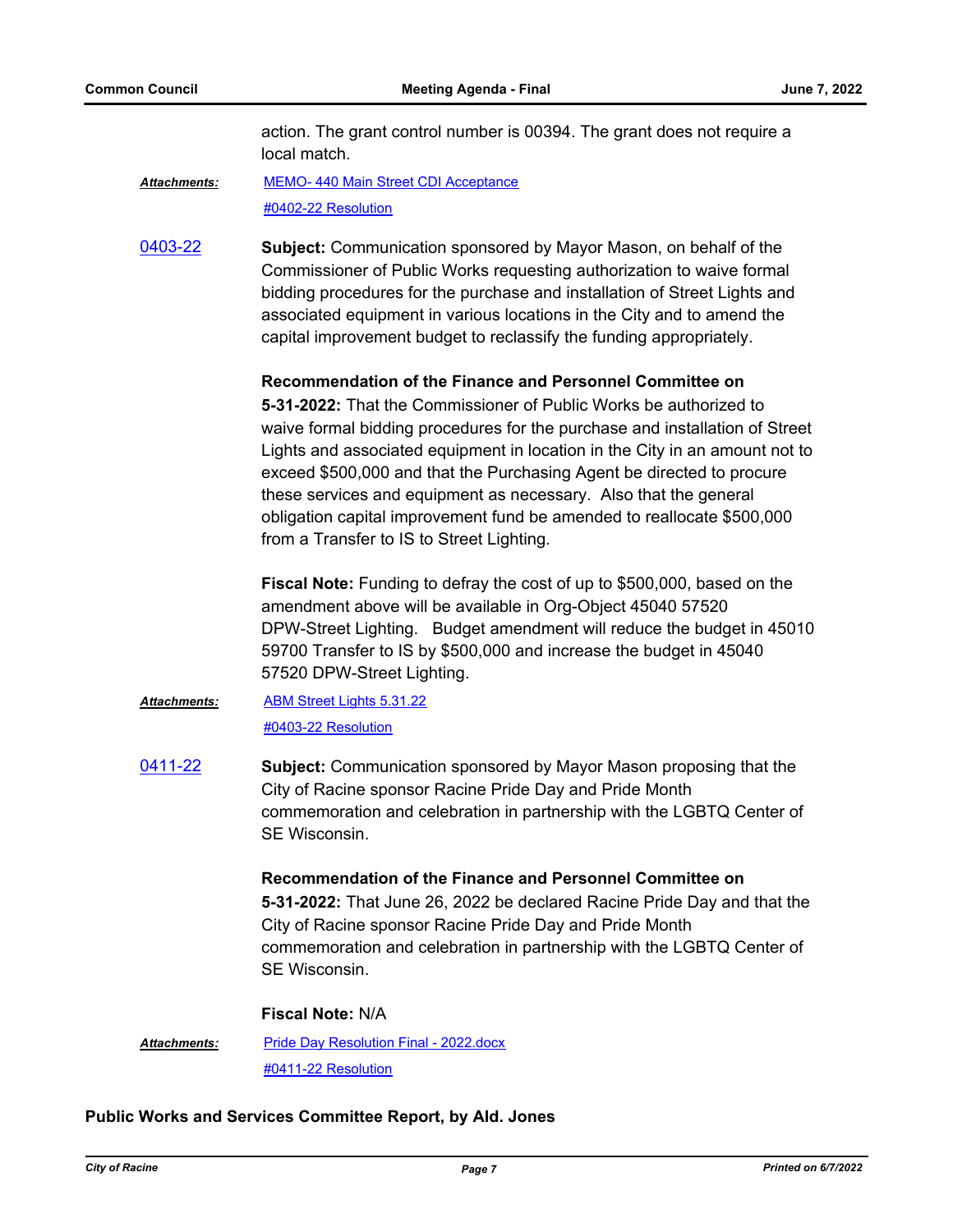[0346-22](http://cityofracine.legistar.com/gateway.aspx?m=l&id=/matter.aspx?key=33522) **Subject:** Communication sponsored by Alder Jones, on behalf of the Assistant Director of City Development, requesting approval of establishing an easement across City-owned property at 1247 Washington Avenue, as requested by We Energies.

> **Recommendation of the Public Works and Services Committee on 05-31-22:** That the request to establish an easement across City-owned property at 1247 Washington Avenue, be approved. Further that the Mayor, City Clerk, and necessary City staff be authorized to execute the easement document as requested by We Energies.

#### **Fiscal Note:** N/A

- [City of Racine Temp Ex 4647087](http://cityofracine.legistar.com/gateway.aspx?M=F&ID=6edf1933-3d41-4291-a4fe-56cf059107df.pdf) [WR 4647087-City of Racine](http://cityofracine.legistar.com/gateway.aspx?M=F&ID=e3fc8c1a-d192-4c17-b335-1dff2712b777.pdf) **[ABM- 1247 Washington Easement](http://cityofracine.legistar.com/gateway.aspx?M=F&ID=ec4e72ee-8a2c-4fa1-bafc-026f90eade27.pdf)** [#0346-22 Resolution](http://cityofracine.legistar.com/gateway.aspx?M=F&ID=7e7e21f3-39df-4753-8b1a-955311581c11.docx) *Attachments:*
- [0367-22](http://cityofracine.legistar.com/gateway.aspx?m=l&id=/matter.aspx?key=33546) **Subject:** Communication sponsored by Alder Jones, on behalf of the City Engineer, submitting Change Order No. 2 to Contract 2021004 - 2021 City Resurfacing, Payne & Dolan, Inc., Contractors.

**Recommendation of the Public Works and Services Committee on 05-31-22:** That Change Order No. 2 to Contract 2021004 - 2021 City Resurfacing, Payne & Dolan, Inc., Contractors, be approved in the deduct amount of (\$117,077.28).

**Fiscal Note:** Funding for this change order is credited in the following Org-Object: \$(26,212.50) 22640 57560 Sanitary Sewers \$(52,679.60) 60484 57570 Storm Sewers \$(1,310.25) 45040 57515 Sidewalk Replacement \$(3,270.00) 45040 57515 Crosswalk Ramps \$(34,487.29) 45040 57500 Asphalt Resurfacing \$882.06 45040 57200 DPW Building Improvements \$(117,077.28) Total

- [CO2\\_Memo 2021004](http://cityofracine.legistar.com/gateway.aspx?M=F&ID=5635321a-24eb-4069-9ef3-43d8cbb37922.pdf) [CO2\\_2021004 Signed](http://cityofracine.legistar.com/gateway.aspx?M=F&ID=55ee7ac4-df89-49cd-85c0-34b884566b2f.pdf) [#0367-22 Resolution](http://cityofracine.legistar.com/gateway.aspx?M=F&ID=7bb935ed-ab10-400d-ad8d-2897076fac2c.docx) *Attachments:*
- [0368-22](http://cityofracine.legistar.com/gateway.aspx?m=l&id=/matter.aspx?key=33547) **Subject:** Communication sponsored by Alder Jones, on behalf of the Department of Public Works, to submit final payment for Contract 2021004 - 2021 City Resurfacing, Payne & Dolan, Inc. Contractors.

#### **Recommendation of the Public Works and Services Committee**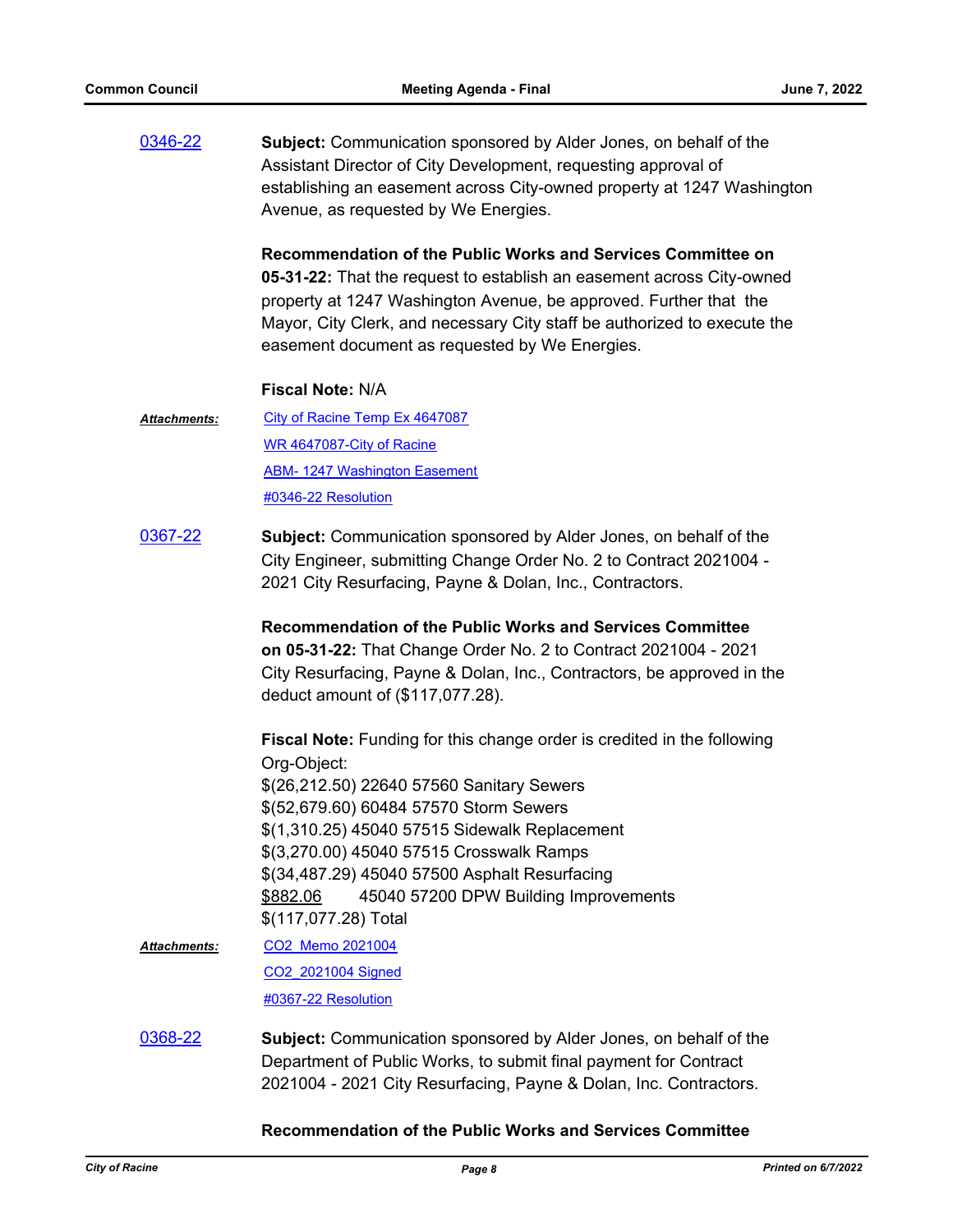**on 05-31-22**: That the work completed by Payne & Dolan, Inc., on Contract 2021004 2021 City Resurfacing be accepted and final payment authorized for a total contract amount of \$466,878.77. Final Payment to include retainage.

**Fiscal Note:** Contract 2021004 was authorized under Resolution No.0234-20, dated May 19, 2020.

[FinalPaymentMemo2021004.pdf](http://cityofracine.legistar.com/gateway.aspx?M=F&ID=08971d89-8b4e-4d47-bb76-dd0ea562406b.pdf) [#0368-22 Resolution](http://cityofracine.legistar.com/gateway.aspx?M=F&ID=d41eadbe-2447-4e8d-8926-4ed09acd51f7.docx) *Attachments:*

[0369-22](http://cityofracine.legistar.com/gateway.aspx?m=l&id=/matter.aspx?key=33548) **Subject:** Communication sponsored by Alder Jones, on behalf of the City Engineer, submitting Change Order No. 2 to Contract 2021039 - Hubbard Street Reconstruction, LaLonde Contractors, Inc. Contractors.

> **Recommendation of the Public Works and Services Committee on 05-31-22:** That Change Order No. 2 to Contract 2021039 - Hubbard Street Reconstruction, LaLonde Contractors, Inc., Contractors, be approved in the deduct amount of (\$25,547.82).

**Fiscal Note:** Funding for this change order is credited in the following Org-Object: 40102 57500 Water/Wastewater Projects

- [CO 2 Memo 2021039.pdf](http://cityofracine.legistar.com/gateway.aspx?M=F&ID=79d14ee6-3949-471a-a9fb-e1f3e603f7f7.pdf) [CCO 2 Signed 2021039](http://cityofracine.legistar.com/gateway.aspx?M=F&ID=e96093ce-2496-4081-a026-5c9eadb75fe7.pdf) [#0369-22 Resolution](http://cityofracine.legistar.com/gateway.aspx?M=F&ID=28cdfcf6-f47a-479d-9698-d579d7719cea.docx) *Attachments:*
- [0374-22](http://cityofracine.legistar.com/gateway.aspx?m=l&id=/matter.aspx?key=33555) **Subject:** Communication sponsored by Alder Jones, on behalf of the Department of Public Works, submitting bid results for Contract 2022051 - College Avenue Brick Paver Intersections 17th to 18th.

**Recommendation of the Public Works and Services Committee on 05-31-22:** That 2022051 - College Avenue Brick Paver Intersections 17th to 18th , be awarded to A.W. Oakes & Son, Inc.in the amount of \$369,357.40, they being the lowest responsible, responsive bidder.

**Fiscal Note:** Funding is available in the following Org-Objects: \$300,000.00 45040 57500 College Ave. Intersections \$48,096.70 60484 57570 Storm Sewers \$21,260.70 40101 57560 Sanitary Sewer \$369,357.40 Total

- [Full Bid 2022051](http://cityofracine.legistar.com/gateway.aspx?M=F&ID=f62fd0fe-e0e4-4367-bf3a-f5502fc9e723.pdf) [Award-Funding Memo 2022051](http://cityofracine.legistar.com/gateway.aspx?M=F&ID=3a6780cd-6d9a-4798-9ef4-5011f74b42a0.pdf) [#0374-22 Resolution](http://cityofracine.legistar.com/gateway.aspx?M=F&ID=b51559aa-4d53-400e-8f97-b5045261f2f4.docx) *Attachments:*
- [0385-22](http://cityofracine.legistar.com/gateway.aspx?m=l&id=/matter.aspx?key=33569) **Subject:** Communication sponsored by Alder Tate II, on behalf of the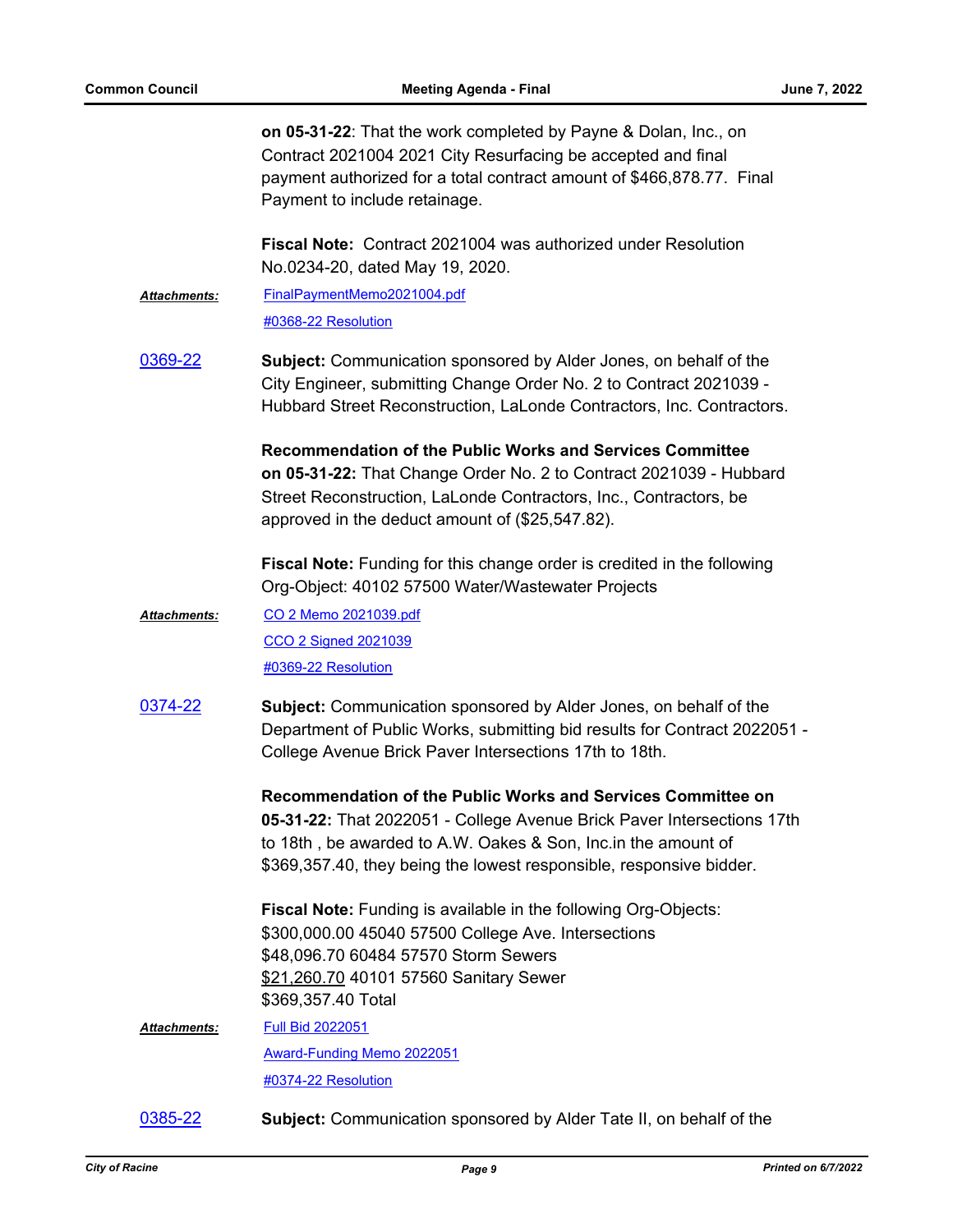Uptown District, requesting to close off Ann Street between Washington Ave and 16th St. from 11:00 am-8:00 p.m. on June 11, 2022.

**Recommendation of the Public Works and Services Committee on 05-31-22:** That the closure be approved as per the Uptown District request, per the attached stipulations.

## **Fiscal Note:** N.A.

- [Uptown BID request](http://cityofracine.legistar.com/gateway.aspx?M=F&ID=4d3d1876-2d60-4511-adc7-dd1b835d54c0.pdf) **[Stipulations-Uptown BID](http://cityofracine.legistar.com/gateway.aspx?M=F&ID=0141cebb-7316-4d40-b5fb-d20785e2de0e.pdf) [Ann St signatures](http://cityofracine.legistar.com/gateway.aspx?M=F&ID=2b2f6b5c-4980-4ba0-b0a1-4fad9867829c.pdf)** [#0385-22 Resolution](http://cityofracine.legistar.com/gateway.aspx?M=F&ID=90bf1df8-1694-4018-bf01-1d0f5dade08c.docx) *Attachments:*
- [0386-22](http://cityofracine.legistar.com/gateway.aspx?m=l&id=/matter.aspx?key=33570) **Subject:** Communication sponsored by Alder Jones, on behalf of the Department of Public Works, to submit final payment for Contract 2021039 - Hubbard Street Reconstruction, LaLonde Contractors, Inc. Contractors.

**Recommendation of the Public Works and Services Committee on 05-31-22**: That the work completed by LaLonde Contractors, Inc., on Contract 2021039 - Hubbard Street Reconstruction be accepted and final payment authorized for a total contract amount of \$332,567.95. Final Payment to include retainage.

**Fiscal Note:** Contract 2021039 was authorized under Resolution No.0515-21, dated July 20, 2021.

- [Final Payment Memo 2021039](http://cityofracine.legistar.com/gateway.aspx?M=F&ID=149a3238-7b9b-4c9c-b044-9695a7f2ac3d.pdf) [#0386-22 Resolution](http://cityofracine.legistar.com/gateway.aspx?M=F&ID=7e0b75af-6dd6-4279-ba9c-3d28a6359e02.docx) *Attachments:*
- [0387-22](http://cityofracine.legistar.com/gateway.aspx?m=l&id=/matter.aspx?key=33572) **Subject:** Communication sponsored by Alder Jones on behalf of the Assistant Commissioner of Public Works submitting road salt prices for ice control during the 2022-2023 Winter Season.

**Recommendation of the Public Works and Services Committee on 05-31-22:** That the City purchase road salt from Compass Minerals America, Inc. for approximately 7,000 tons of road salt for ice control during the 2022-2023 winter season under their proposed one-year contract extension price of \$78.66 per ton delivered.

**Fiscal Note:** Funding for this purchase is available in Org-Obj 14010 53200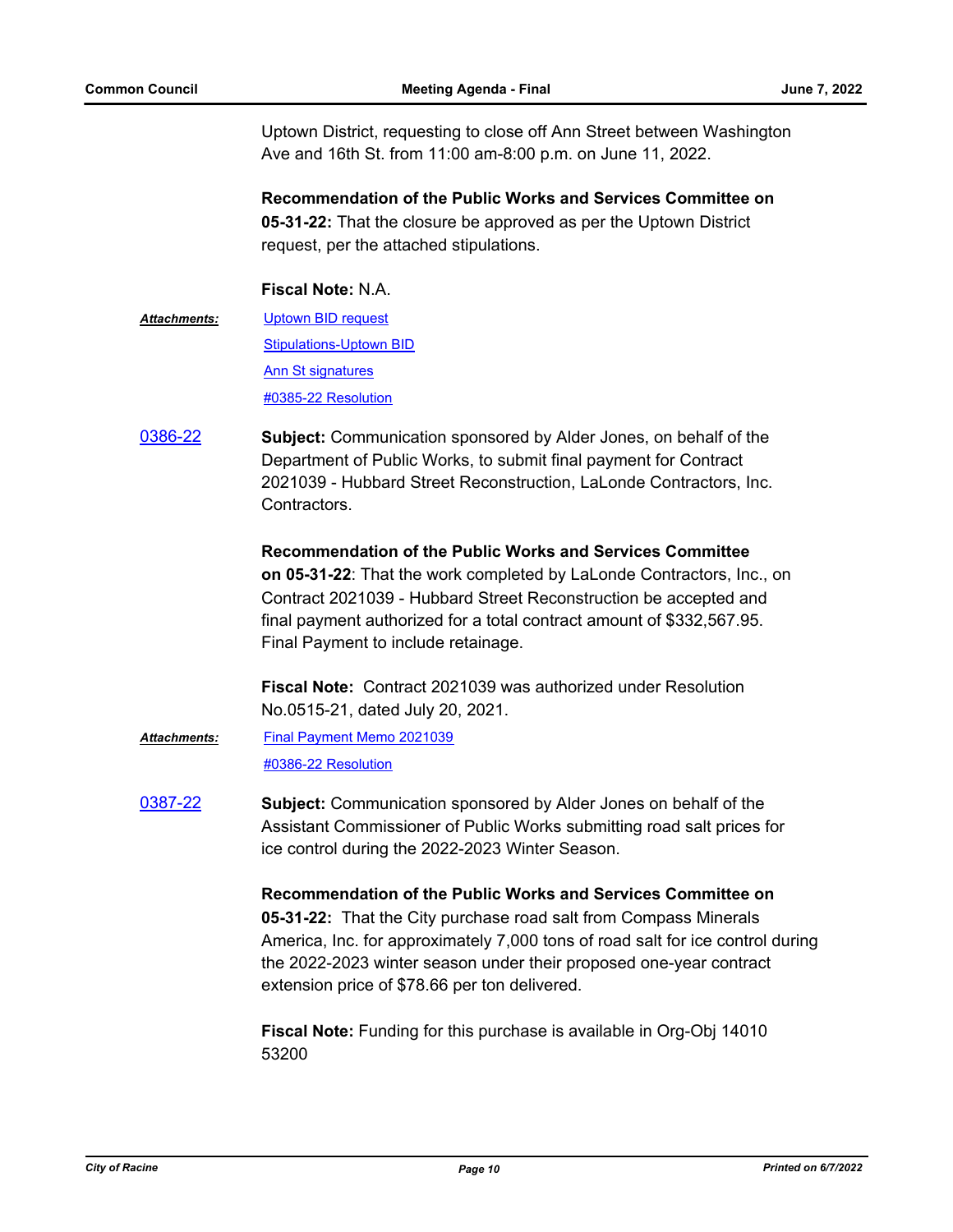| <b>Attachments:</b> | <b>Salt Cost Memo</b>                                                                                                                                                                                                                                                                                                            |
|---------------------|----------------------------------------------------------------------------------------------------------------------------------------------------------------------------------------------------------------------------------------------------------------------------------------------------------------------------------|
|                     | <b>Salt Cost</b>                                                                                                                                                                                                                                                                                                                 |
|                     | #0387-22 Resolution                                                                                                                                                                                                                                                                                                              |
| 0405-22             | <b>Subject:</b> Communication sponsored by Alder Jones on behalf of Ahmad<br>K. Qawi, YMCA CEO, rescinding Resolution 0266-22 of May 3, 2022 and<br>approving the revised request to use City right-of-way on Saturday, June<br>25, 2022 for the 44th Annual Lighthouse Run.                                                     |
|                     | Recommendation of the Public Works and Services Committee on<br>05-31-22: That Resolution 0266-22 of May 3, 2022 be rescinded and that<br>permission be granted to the YMCA to use certain streets for a period<br>between 6:00 am and 12:00pm on Saturday, June 25, 2022, per the<br>revised request and attached stipulations. |
|                     | <b>Fiscal Note:</b> There will be nominal costs to various City Departments, on<br>a regular basis, to assist in implementing this event.                                                                                                                                                                                        |
| <b>Attachments:</b> | <b>Revised Request for Use LHR Memo.pdf</b>                                                                                                                                                                                                                                                                                      |
|                     | Lighthouse Run Stipulations-Revised.pdf                                                                                                                                                                                                                                                                                          |
|                     | <b>LHR Course Map 2022.pdf</b>                                                                                                                                                                                                                                                                                                   |
|                     | <b>LHR Maps.pdf</b>                                                                                                                                                                                                                                                                                                              |
|                     | #0405-22 Resolution                                                                                                                                                                                                                                                                                                              |
|                     |                                                                                                                                                                                                                                                                                                                                  |

#### **Public Safety and Licensing Committee Report, by Ald. McCarthy**

[0267-22](http://cityofracine.legistar.com/gateway.aspx?m=l&id=/matter.aspx?key=33436) **Subject:**Communication sponsored by Alder Terry McCarthy submitting an application for a Change of Agent, with a Class "A" Fermented Malt Beverage and Intoxicating Liquor License, for Target Store T-0152 DBA Target, located at 5300 Durand Ave Racine WI 53406, Nicole Bower, Agent. (14 District)

> **Recommendation of the Public Safety and Licensing Committee on 05-09-2022:** That the Communication sponsored by Alder Terry McCarthy submitting an application for a Change of Agent, with a Class "A" Fermented Malt Beverage and Intoxicating Liquor License, for Target Store T-0152 DBA Target, located at 5300 Durand Ave Racine WI 53406, Nicole Bower, Agent. (14 District) be deferred.

> **Recommendation of the Public Safety and Licensing Committee on 05-31-2022:** That the Communication sponsored by Alder Terry McCarthy submitting an application for a Change of Agent, with a Class "A" Fermented Malt Beverage and Intoxicating Liquor License, for Target Store T-0152 DBA Target, located at 5300 Durand Ave Racine WI 53406, Nicole Bower, Agent. (14 District) be recommended for approval.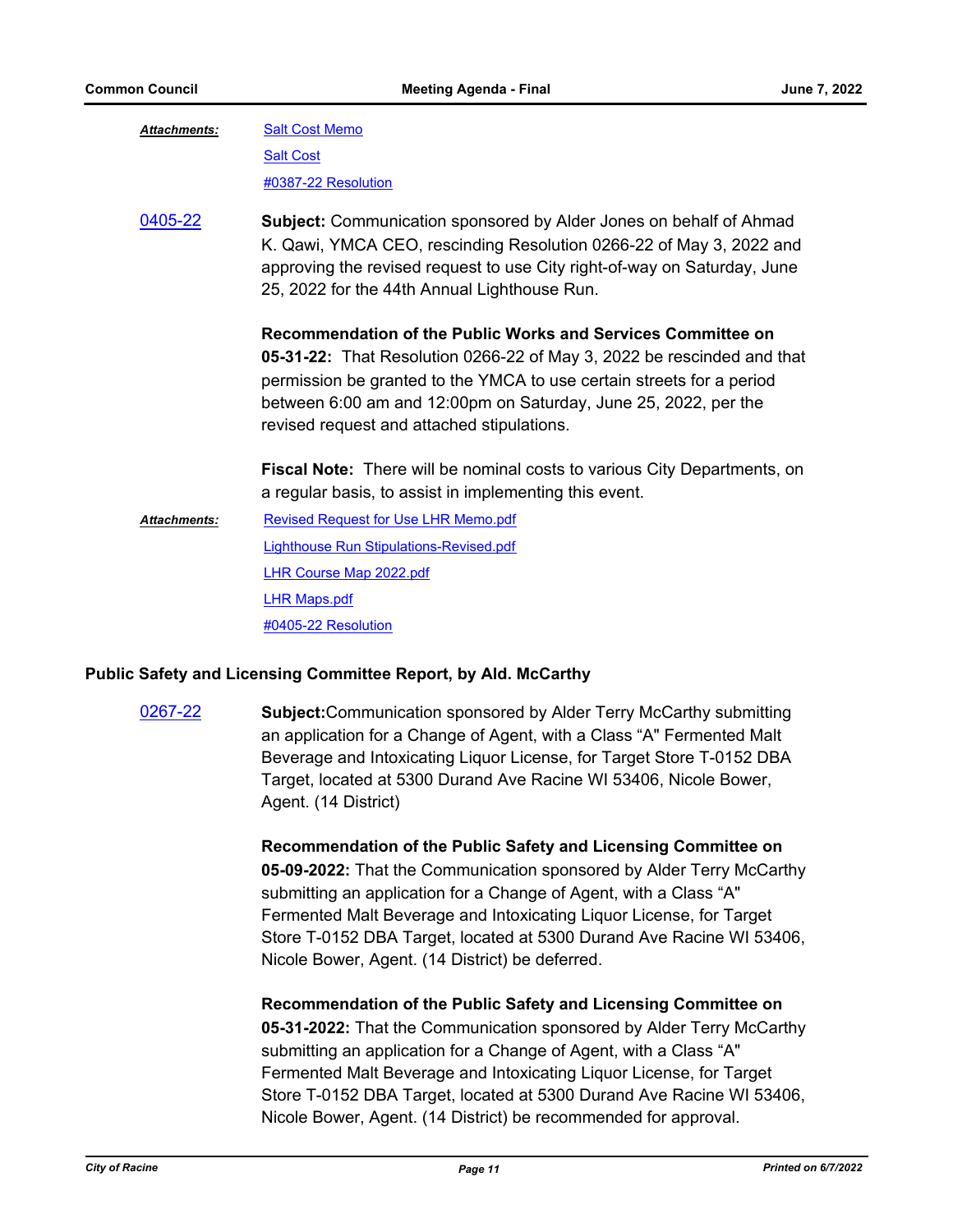#### **Fiscal Note:** N/A

[Bower Application](http://cityofracine.legistar.com/gateway.aspx?M=F&ID=6168f279-7776-400c-bf11-258972f93e71.pdf) *Attachments:*

[Bower, Nicole Appearance Letter 05.31.22](http://cityofracine.legistar.com/gateway.aspx?M=F&ID=4da1faa1-4716-488d-94ab-fb38c9438bdf.docx)

[0301-22](http://cityofracine.legistar.com/gateway.aspx?m=l&id=/matter.aspx?key=33472) **Subject:** Communication sponsored by Alder McCarthy submitting an application for a Change of Agent, with a "Class B" Fermented Malt Beverage and Intoxicating Liquor License, for GMRI Inc. DBA The Olive Garden Italian Restaurant #1371, located at 6000 Durand Avenue, Kristina Folk, Agent. (14th District)

> **Recommendation of the Public Safety and Licensing Committee on 05-09-2022:** That the Communication sponsored by Alder McCarthy submitting an application for a Change of Agent, with a "Class B" Fermented Malt Beverage and Intoxicating Liquor License, for GMRI Inc. DBA The Olive Garden Italian Restaurant #1371, located at 6000 Durand Avenue, Kristina Folk, Agent. (14th District) be deferred.

**Recommendation of the Public Safety and Licensing Committee on 05-31-2022:** That the Communication sponsored by Alder McCarthy submitting an application for a Change of Agent, with a "Class B" Fermented Malt Beverage and Intoxicating Liquor License, for GMRI Inc. DBA The Olive Garden Italian Restaurant #1371, located at 6000 Durand Avenue, Kristina Folk, Agent. (14th District) be recommended for approval.

#### **Fiscal Note**: N/A

- [Folk Change of Agent Application](http://cityofracine.legistar.com/gateway.aspx?M=F&ID=66debfc8-3101-49f3-90ce-ef8eedeb3633.pdf) [Folk, Kristina Letter to Appear 05.31.2022](http://cityofracine.legistar.com/gateway.aspx?M=F&ID=4465f178-b5ab-4336-a150-4e9204c92ceb.docx) *Attachments:*
- [0358-22](http://cityofracine.legistar.com/gateway.aspx?m=l&id=/matter.aspx?key=33535) **Subject:**Communication sponsored by Alder McCarthy submitting an application for a Premise Description Change, for BenPire LLC DBA Corner House On The Lake located at 207 Gaslight Circle, Benjamin Nelson, Agent. (1st District).

**Recommendation of the Public Safety and Licensing Committee on 05-31-2022:** That the Communication sponsored by Alder McCarthy submitting an application for a Premise Description Change, for BenPire LLC DBA Corner House On The Lake located at 207 Gaslight Circle, Benjamin Nelson, Agent. (1st District) be recommended for approval.

#### **Fiscal Note:** N/A

[Corner House Premise Des. Change Application](http://cityofracine.legistar.com/gateway.aspx?M=F&ID=6e21874d-5fd8-4f48-a322-e43dd7e6e52b.pdf) [05162022114531](http://cityofracine.legistar.com/gateway.aspx?M=F&ID=522bb492-b3e9-46c9-8e99-49361b876d4e.pdf) [#0358-22 Resolution](http://cityofracine.legistar.com/gateway.aspx?M=F&ID=a875e1ce-4aca-4618-866b-1461c79b0c1f.docx) *Attachments:*

[0917-21](http://cityofracine.legistar.com/gateway.aspx?m=l&id=/matter.aspx?key=33035) **Subject:** Communication sponsored by Alder Coe submitting an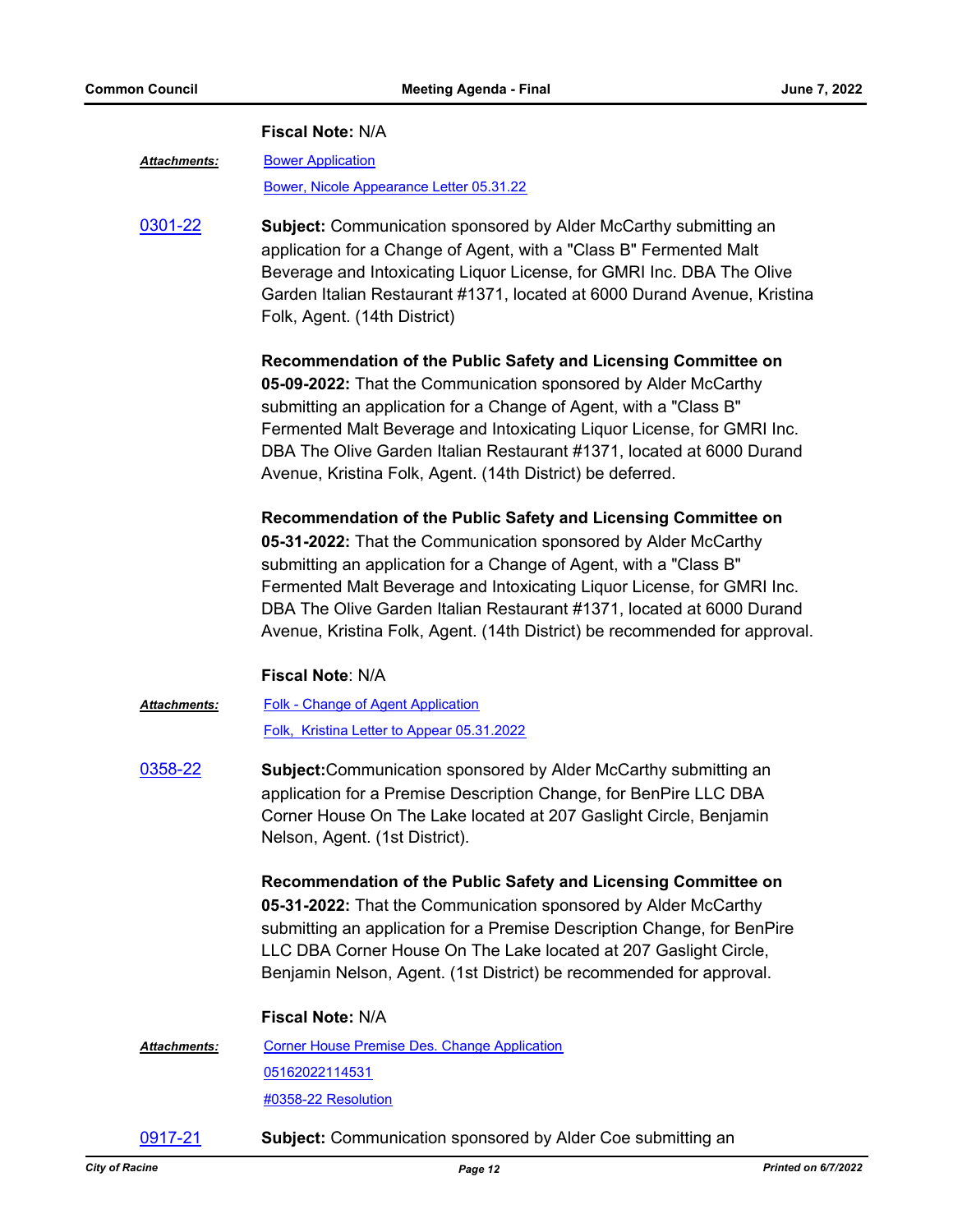application for a "Class B" Retail Fermented Malt Beverage and Intoxicating Liquor License for KMO Diversified Holdings LLC DBA Hillside Entertainment, located at 1400 13th Street, Kevin Orlakis, Agent. (3rd District)

**Recommendation of the Public Safety and LIcensing Committee on** 

**11-29-2021:** That the Communication sponsored by Alder Coe submitting an application for a "Class B" Retail Fermented Malt Beverage and Intoxicating Liquor License for KMO Diversified Holdings LLC DBA Hillside Entertainment, located at 1400 13th Street, Kevin Orlakis, Agent. (3rd District) be deferred.

**Recommendation of the Public Safety and LIcensing Committee on** 

**05-31-2022:** That the Communication sponsored by Alder Coe submitting an application for a "Class B" Retail Fermented Malt Beverage and Intoxicating Liquor License for KMO Diversified Holdings LLC DBA Hillside Entertainment, located at 1400 13th Street, Kevin Orlakis, Agent. (3rd District) be denied.

### **Fiscal Note:** N/A

- [GN report Hillside Lanes \(NA FINAL\).pdf](http://cityofracine.legistar.com/gateway.aspx?M=F&ID=302883b0-ab7b-4024-bad4-a1a68cc6ad7b.pdf) [Hillside updated map](http://cityofracine.legistar.com/gateway.aspx?M=F&ID=156faad1-5116-496d-a65c-5bce42973a75.pdf) [Hillside Entertainment Application](http://cityofracine.legistar.com/gateway.aspx?M=F&ID=9e75e076-aadb-43d3-8134-bf7581e0f56d.pdf) [PSL Letter Appearance](http://cityofracine.legistar.com/gateway.aspx?M=F&ID=9c723e76-4258-4e1e-9a1d-617d015425d4.doc) *Attachments:*
- [0357-22](http://cityofracine.legistar.com/gateway.aspx?m=l&id=/matter.aspx?key=33534) **Subject:** Communication sponsored by Alder McCarthy on behalf of the Public Safety and Licensing Committee requesting the appearance of Kevin Orlakis (new) and Richard Wonder (old), agent for Hillside Lanes at 1400 13th Street, to discuss renewal of the alcohol beverages license. (3rd District).

**Recommendation of the Public Safety and Licensing Committee on 05-31-2022:** That the Communication sponsored by Alder McCarthy on behalf of the Public Safety and Licensing Committee requesting the

appearance of Kevin Orlakis (new) and Richard Wonder (old), agent for Hillside Lanes at 1400 13th Street, to discuss renewal of the alcohol beverages license (3rd District) be denied.

#### **Fiscal Note:** N/A

[Hillside Letter to Appear 05.11.22](http://cityofracine.legistar.com/gateway.aspx?M=F&ID=bf534474-efa3-4e22-abe7-635fd2736e24.docx) [Hillside KMO Diversified Letter to Appear 05.11.22](http://cityofracine.legistar.com/gateway.aspx?M=F&ID=554f2f8b-da4a-482e-978d-056f9b39a82a.docx) *Attachments:*

## **Transit Commission Report, by Ald. Jones**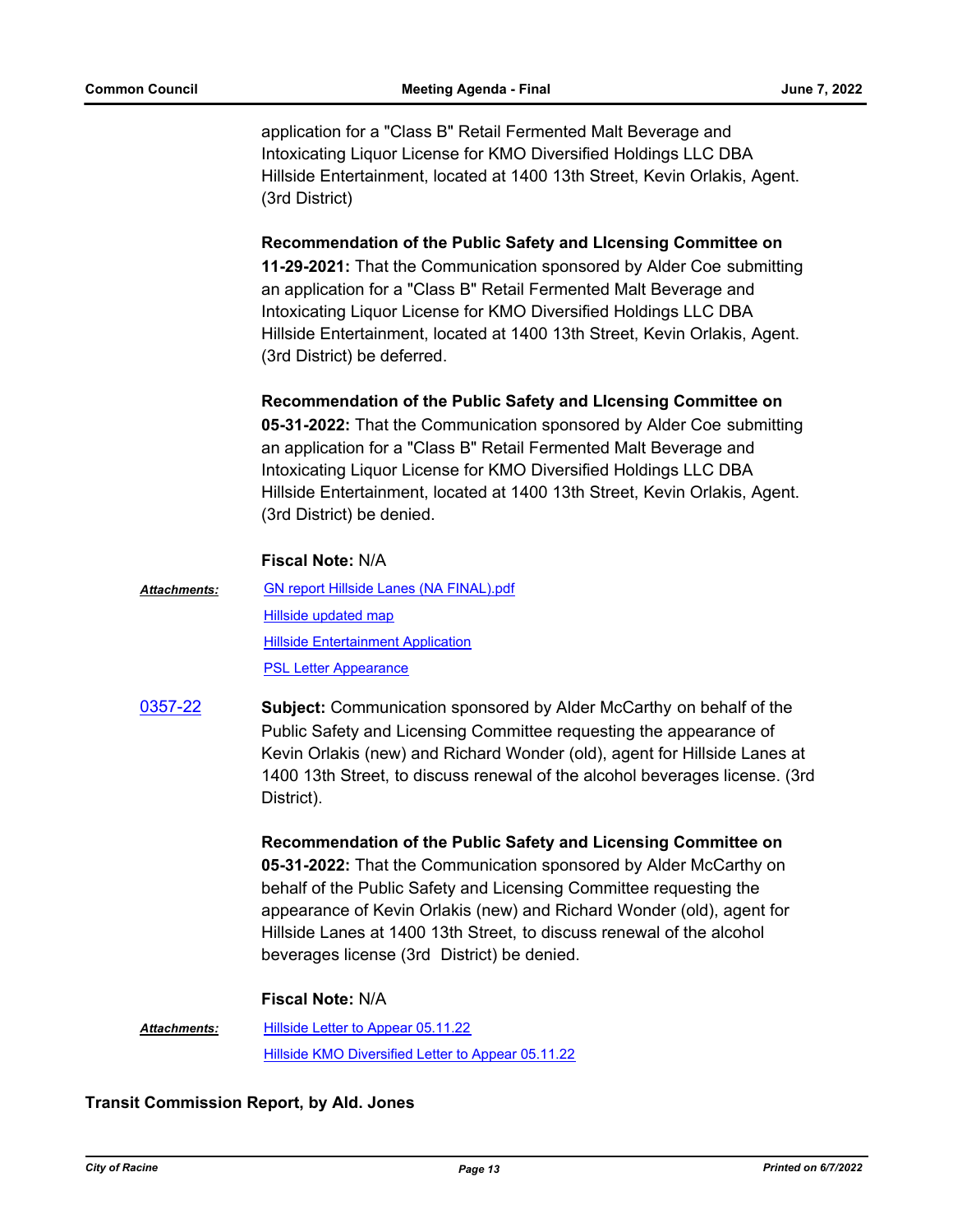[0370-22](http://cityofracine.legistar.com/gateway.aspx?m=l&id=/matter.aspx?key=33549) **Subject:** Communication sponsored by Alder Jones, on behalf of the Transit and Mobility Director, requesting authorization for the Mayor and City Clerk to sign a contract for RYDE Racine to provide public transit service to the Racine Unified School District (RUSD) for the 2022-2023 school year. (Contract # 00456) **Recommendation of the Transit Commission on 05-26-2022:** The Mayor and City Clerk be authorized and directed to sign a contract for RYDE Racine to provide public transit service to the Racine Unified School District (RUSD) for the 2022-2023 school year. **Fiscal Note:** Contract will provide \$335,000 in revenue to offset the local cost-share of providing the service. [ABM - RYDE Racine & RUSD Contract](http://cityofracine.legistar.com/gateway.aspx?M=F&ID=2984ab3b-7a42-40c5-9eda-d900ffc72afa.pdf) [RYDE - RUSD 2022-23 Agreement](http://cityofracine.legistar.com/gateway.aspx?M=F&ID=632f656a-1dac-43ec-85d0-8d065cb84570.pdf) [#0370-22 Resolution](http://cityofracine.legistar.com/gateway.aspx?M=F&ID=c32d5a51-9bdc-47ec-8ccb-3a3559a5f95e.docx) *Attachments:* [0371-22](http://cityofracine.legistar.com/gateway.aspx?m=l&id=/matter.aspx?key=33550) **Subject:** Communication sponsored by Alder Jones, on behalf of the Transit and Mobility Director, requesting authorization for the Mayor and City Clerk to sign a contract for RYDE Racine to enter into an agreement for Gateway Technical College student passes for the 2022-2024 school years. (Contract # 00457) **Recommendation of the Transit Commission on 05-26-2022:** The Mayor and City Clerk be authorized and directed to sign a contract for RYDE Racine to enter into an agreement for Gateway Technical College student passes for the 2022-2024 school years. **Fiscal Note:** Contract will provide \$230,000 in revenue. [ABM - RYDE Racine & Gateway Contract](http://cityofracine.legistar.com/gateway.aspx?M=F&ID=5b935f4e-b469-49c7-a6ee-a52474e86ad8.pdf) [RYDE - Gateway 2022-2024 Agreement](http://cityofracine.legistar.com/gateway.aspx?M=F&ID=c9cf8339-271b-4352-b64e-cc1f81118e33.pdf) [#0371-22 Resolution](http://cityofracine.legistar.com/gateway.aspx?M=F&ID=5172a17b-3829-4ae8-8957-b351c3be6100.docx) *Attachments:* [0372-22](http://cityofracine.legistar.com/gateway.aspx?m=l&id=/matter.aspx?key=33551) **Subject:** Communication sponsored by Alder Jones, on behalf of the Transit and Mobility Director, requesting permission to waive fares for City of Racine youth participating in Mayor Cory Mason's Employment Opportunity Program on RYDE Racine transit from June to August, 2022. **Recommendation of the Transit Commission on 05-26-2022:** To approve the waiving of fares for participants in the City of Racine's Employment Opportunity Program. **Fiscal Note:** Cost of passes amounts to approximately \$7,800 to ensure

all needed passes are funded.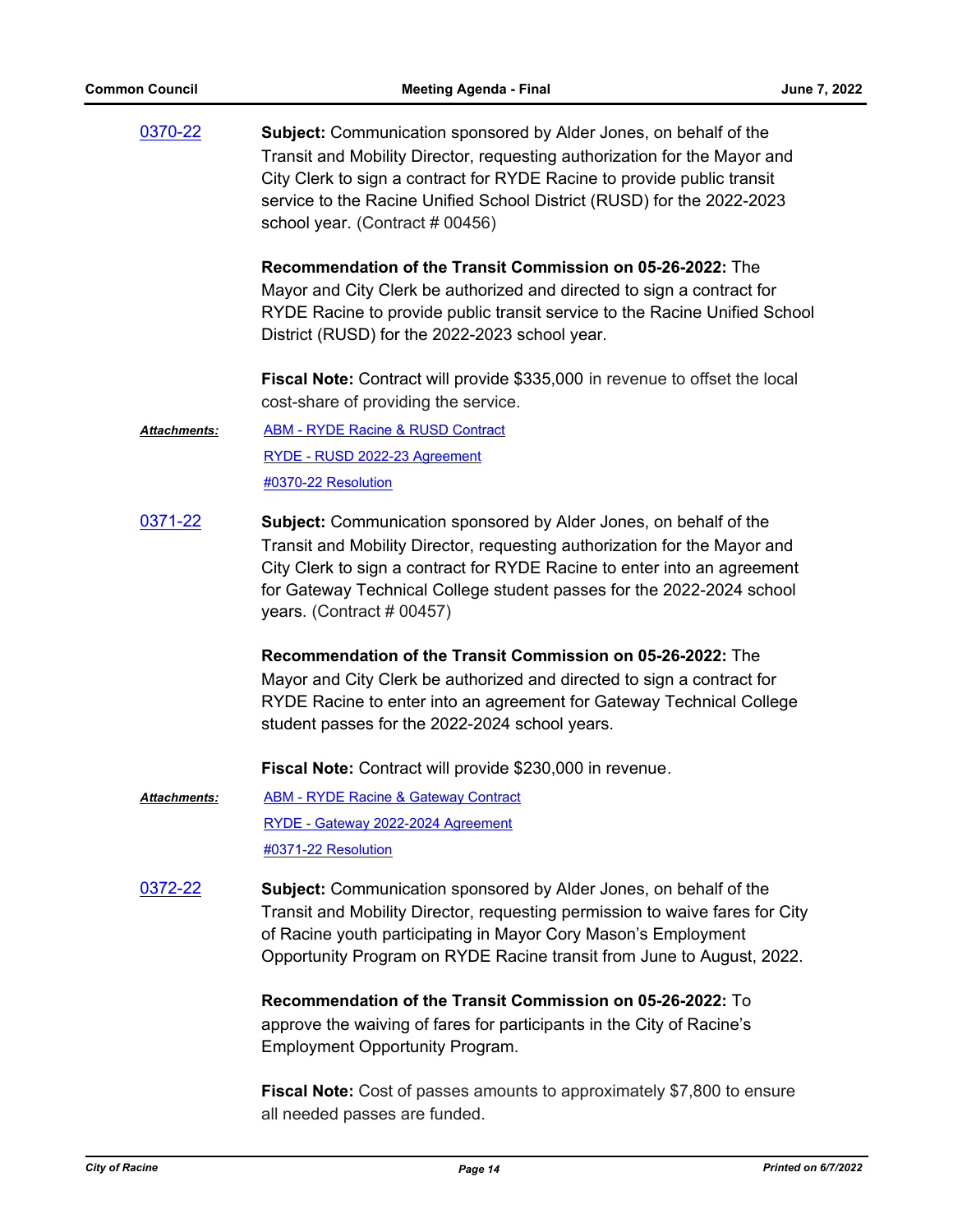#### [ABM - RYDE Fares & Employment Opportunity Program](http://cityofracine.legistar.com/gateway.aspx?M=F&ID=2790b284-76b4-46ea-a322-d2e6f4427411.pdf) [#0372-22 Resolution](http://cityofracine.legistar.com/gateway.aspx?M=F&ID=718f44ca-877f-4619-80d5-e9940c81e7c9.docx) *Attachments:*

#### **Community Development and Block Grant Board Report, by Ald. Tate, II**

[0412-22](http://cityofracine.legistar.com/gateway.aspx?m=l&id=/matter.aspx?key=33598) **Subject:** Communication sponsored by Mayor Mason requesting an allocation of up to \$121,000 for Community Development Block Grant (CDBG)-funded public services activities.

> **Recommendation of the CDBG Advisory Board on 5/31/2022:** that the recommendation to the Common Council that \$121,000 in FY 2022 CDBG funds be allocated to the Racine Unified School District for the provision of expanded mental health services be approved. Further, that the Mayor and City Clerk be authorized to execute all necessary written agreements.

**Fiscal Note:** Sufficient funds exist to satisfy the obligation incurred through this proposed action.

#### [MEMO- RUSD](http://cityofracine.legistar.com/gateway.aspx?M=F&ID=49135dd1-65c4-411f-a616-713cd05c1420.pdf) *Attachments:*

[#0412-22 Resolution](http://cityofracine.legistar.com/gateway.aspx?M=F&ID=03687409-62ad-4cb3-a317-8f54b6143de1.docx)

[0413-22](http://cityofracine.legistar.com/gateway.aspx?m=l&id=/matter.aspx?key=33599) **Subject:** Communication sponsored by Mayor Mason requesting an allocation of up to \$50,000 to Racine Neighborhood Watch.

> **Recommendation of the CDBG Advisory Board on 5/31/2022:** That the Mayor and City Clerk enter into a contract with Racine Neighborhood Watch pursuant to Federal, State, and local regulations. Contract execution is contingent upon submission of an approved proposal.

> **Fiscal Note:** Sufficient American Rescue Plan Act (ARPA) funding was allocated for this purpose through Common Council Resolution No. 0909-21.

#### *Attachments:* [#0413-22 Resolution](http://cityofracine.legistar.com/gateway.aspx?M=F&ID=60015684-0ba4-4ab5-ade6-a2f3b9c02d0c.docx)

[0414-22](http://cityofracine.legistar.com/gateway.aspx?m=l&id=/matter.aspx?key=33600)

**Subject:** Communication sponsored by Mayor Mason requesting an allocation of up to \$50,000 to the City of Racine Department of Parks,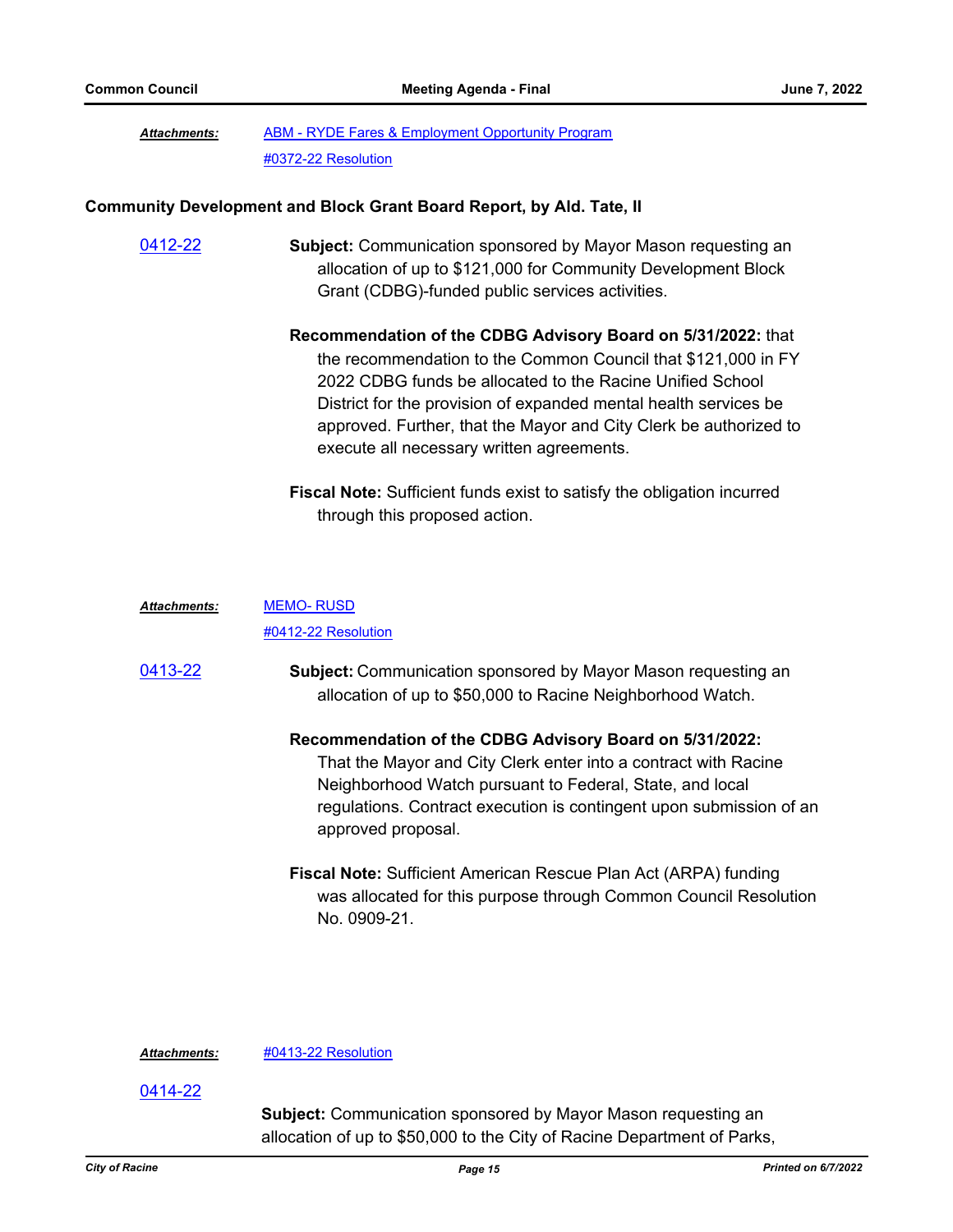Recreation, and Cultural Services.

**Recommendation of the CDBG Advisory Board on 5/31/2022:** That the Mayor and City Clerk enter into a contract with the City of Racine Department of Parks, Recreation, and Cultural Services pursuant to Federal, State, and local regulations. Contract execution is contingent upon submission of an approved proposal.

**Fiscal Note:** Sufficient American Rescue Plan Act (ARPA) funding was allocated for this purpose through Common Council Resolution No. 0909-21.

#### *Attachments:* [#0414-22 Resolution](http://cityofracine.legistar.com/gateway.aspx?M=F&ID=be86666f-360e-43e3-bcfc-af07207de733.docx)

[0427-22](http://cityofracine.legistar.com/gateway.aspx?m=l&id=/matter.aspx?key=33614) **Subject:** Communication sponsored by Mayor Mason requesting proposals for evidence and community-based violence reduction initiatives, for up to \$800,000 in American Rescue Plan Act (ARPA) funds.

> **Staff Recommendation:** that the CDBG Advisory Board recommend to the Common Council that up to \$800,000 in ARPA funds be used to solicit proposals for evidence and community-based violence reduction initiatives that work in coordination with other public safety resources and partners to increase safety and support systems for Racine's at-risk and under served youth.

**Fiscal Note:** Sufficient American Rescue Plan Act (ARPA) funding was allocated for this purpose through Common Council Resolution 0909-21.

#### **Planning Heritage and Design Commission, by Ald. Peete**

[0406-22](http://cityofracine.legistar.com/gateway.aspx?m=l&id=/matter.aspx?key=33591) **Subject:** Communication sponsored by Alder Peete, for consideration of a request by Teneria Sublett and Daquasia East, seeking a conditional use permit to operate a group day care center at 1407 S. Memorial Drive as allowed by Sec. 114-468 of the Municipal Code.

> **Recommendation of the Planning, Heritage, and Design Commission on 06-01-22:** That based on the findings of fact, the request to operate a group daycare at 1407 S Memorial Drive be approved, subject to conditions a. - f.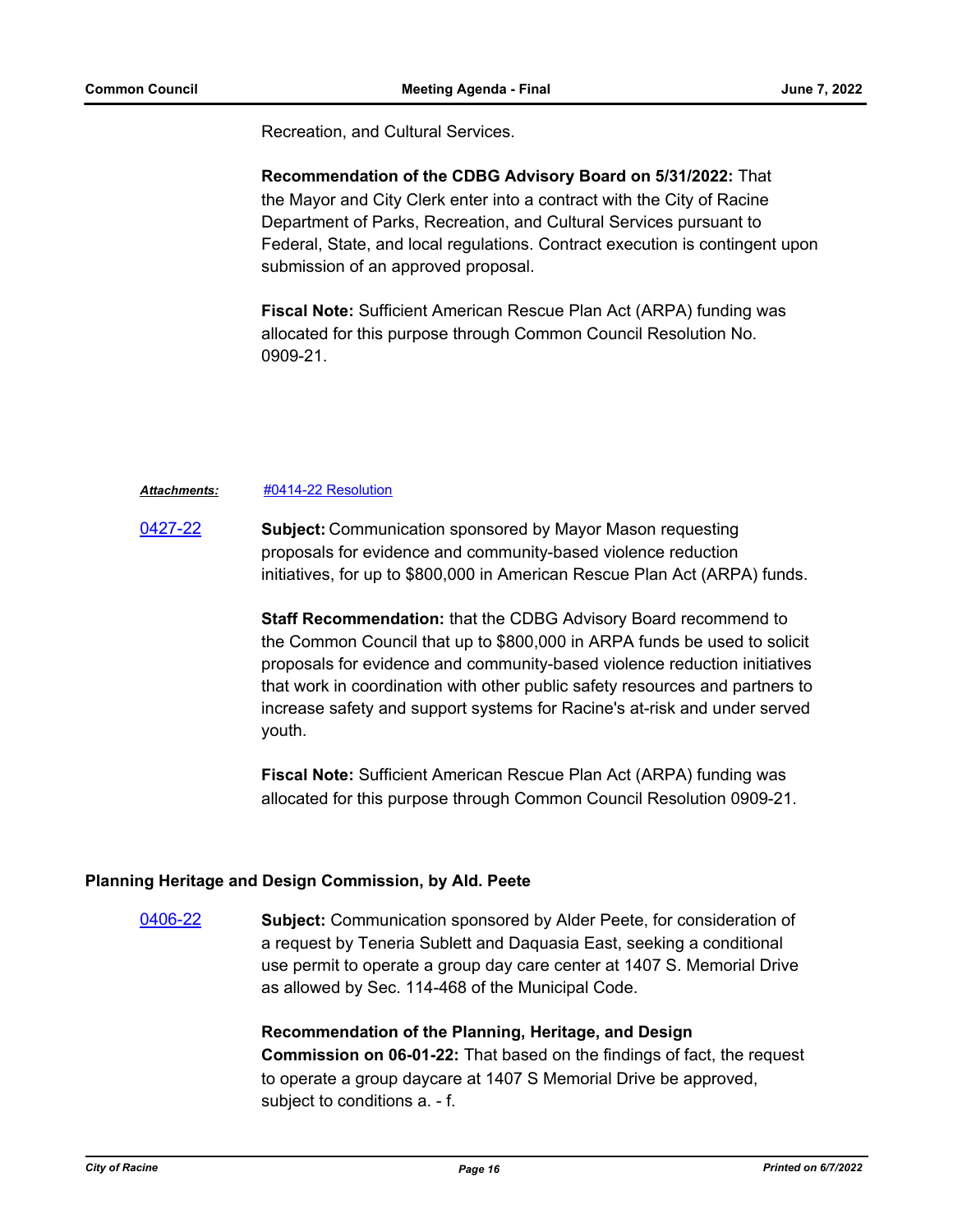#### **Fiscal Note:** N/A

- [Review and Recommendation](http://cityofracine.legistar.com/gateway.aspx?M=F&ID=039daf7f-8721-4a36-81d0-fc93a8cac151.pdf) **[Public Hearing Notice](http://cityofracine.legistar.com/gateway.aspx?M=F&ID=19501978-3329-48db-886e-6272f43d6731.pdf)** [Applicant Submittal](http://cityofracine.legistar.com/gateway.aspx?M=F&ID=2bd871d0-26a2-4ea6-a794-a8a5185609e1.pdf) [#0406-22 Resolution](http://cityofracine.legistar.com/gateway.aspx?M=F&ID=a6058770-7988-4bc8-a1d1-f18561d64d4c.docx) *Attachments:*
- [0407-22](http://cityofracine.legistar.com/gateway.aspx?m=l&id=/matter.aspx?key=33592) **Subject:** Communication sponsored by Alder Peete, for consideration of a request by Edna Young, representing Time to Treasure, seeking a conditional use permit to allow dwelling units on the first floor at 1031 Douglas Avenue, as allowed by Sec. 114-468 of the Municipal Code.

#### **Recommendation of the Planning, Heritage, and Design**

**Commission on 06-01-22:** That based on the findings of fact, the request to allow for three dwelling units below the second floor at 1031 Douglas Avenue be approved, subject to conditions a. - f.

#### **Fiscal Note:** N/A

- [Review and Recommendation](http://cityofracine.legistar.com/gateway.aspx?M=F&ID=fabb7ebe-31e8-4fb5-bf09-5afd54fc53db.pdf) [Public Hearing Notice](http://cityofracine.legistar.com/gateway.aspx?M=F&ID=d7df7f1e-c455-49b9-a8cf-bee4a3de12b6.pdf) [Applicant Submittal](http://cityofracine.legistar.com/gateway.aspx?M=F&ID=02d1b456-37a3-48e2-b59e-5c2a67253909.pdf) [#0407-22 Resolution](http://cityofracine.legistar.com/gateway.aspx?M=F&ID=3e7595cb-d5d1-4729-bd4b-2164fcd8ca70.docx) *Attachments:*
- [0408-22](http://cityofracine.legistar.com/gateway.aspx?m=l&id=/matter.aspx?key=33593) **Subject:** Communication sponsored by Alder Peete, for consideration of a request by Paula Swanigan, representing F.I.N.A.O. Inc, seeking a conditional use permit to operate a non-profit at 1101 Grove Ave. as allowed by Sec. 114-468 of the Municipal Code.

**Recommendation of Planning, Heritage, and Design Commission on 06-01-22:** That the item be deferred to the next meeting (June 29, 2022) to obtain more information from the applicant about the proposal.

#### **Fiscal Note:** N/A

- [Review and Recommendation](http://cityofracine.legistar.com/gateway.aspx?M=F&ID=391925b0-99e7-463f-8a11-89c3390ae209.pdf) **[Public Hearing Notice](http://cityofracine.legistar.com/gateway.aspx?M=F&ID=6712699d-b9bc-4014-b294-8970073d610a.pdf)** [Applicant Submittal](http://cityofracine.legistar.com/gateway.aspx?M=F&ID=5176de0e-00e0-4cfc-9121-918fc44b4b1b.pdf) [Letters of Support](http://cityofracine.legistar.com/gateway.aspx?M=F&ID=de403eac-6703-4fee-a363-6fd469fde2f8.pdf) *Attachments:*
- [0409-22](http://cityofracine.legistar.com/gateway.aspx?m=l&id=/matter.aspx?key=33594) **Subject:** Communication sponsored by Alder Peete, for consideration of a request by Raymond and Lodze Noël seeking to rezone the property at 1346 Main Street from R-2 Single Family Residential to R-5 General Residence District as allowed by Sec. 114-77 of the Municipal Code.

**Recommendation of the Planning, Heritage, and Design Commission on 06-01-22:** That the item be deferred to the next meeting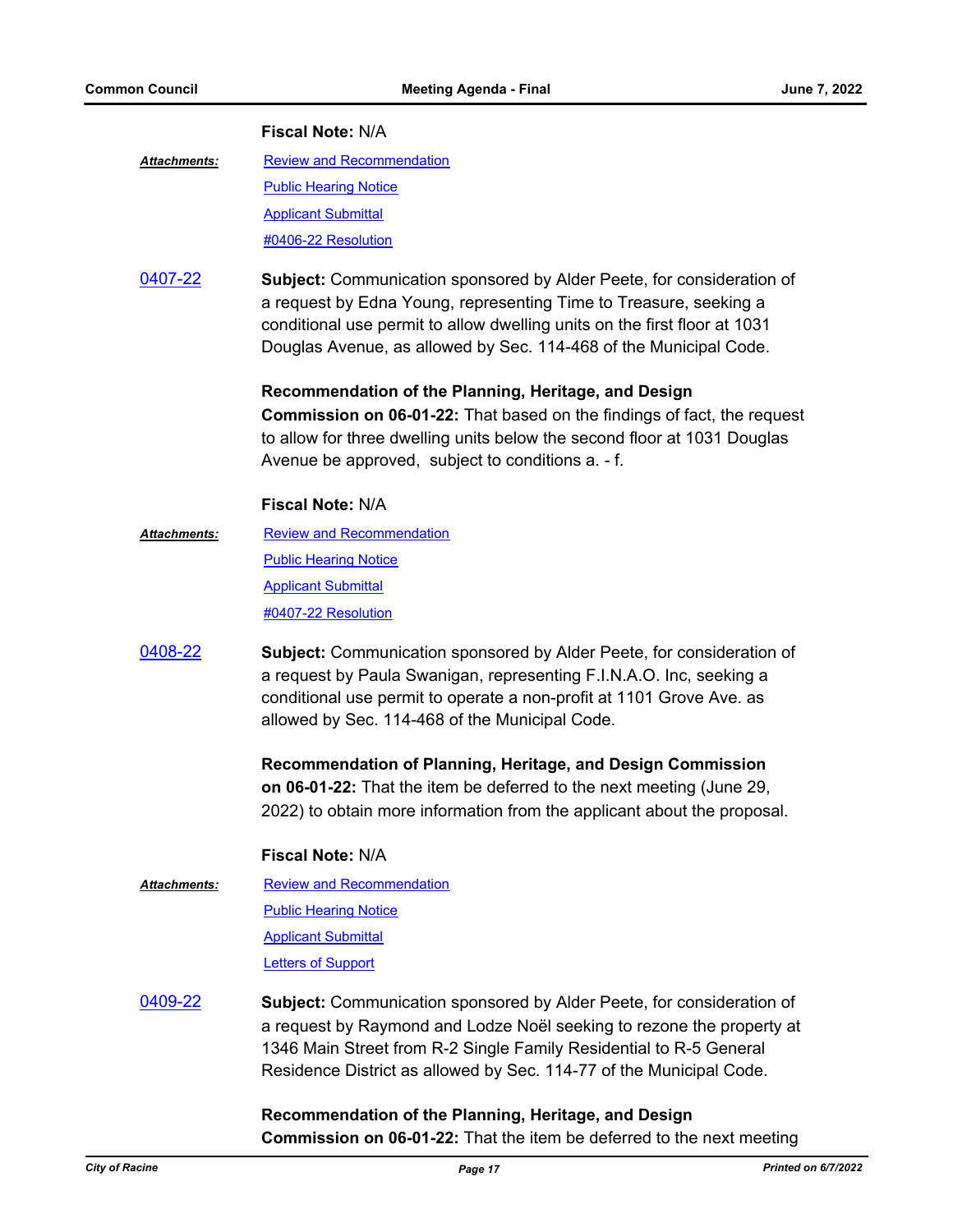(June 29, 2022) to obtain more information from the applicant about the proposal.

# **Fiscal Note:** N/A [Review and Recommendation](http://cityofracine.legistar.com/gateway.aspx?M=F&ID=d7473da8-9228-43e0-935f-37f13a09728a.pdf) **[Public Hearing Notice](http://cityofracine.legistar.com/gateway.aspx?M=F&ID=37b6e11d-6cb2-467b-85c6-a147f4422524.pdf)** [ZOrd.0002-22](http://cityofracine.legistar.com/gateway.aspx?M=F&ID=f80d0b4c-083f-45c9-add6-c3d92ff62bac.pdf) [Applicant Submittal](http://cityofracine.legistar.com/gateway.aspx?M=F&ID=5c9bd687-fdab-4f2b-9b85-2ae7733470eb.pdf) *Attachments:*

### **Office of the Mayor Report, by Ald. Tate II**

| 0389-22              | <b>Subject: (Direct Referral)</b> Communication sponsored by Mayor Mason<br>requesting to adopt a resolution to join the Racine County<br>Intergovernmental Cooperation as attached. |
|----------------------|--------------------------------------------------------------------------------------------------------------------------------------------------------------------------------------|
| Attachments:         | By-Laws                                                                                                                                                                              |
|                      | <b>Voluntary Compact</b>                                                                                                                                                             |
|                      | <b>Presentation</b>                                                                                                                                                                  |
|                      | #0389-22 Resolution                                                                                                                                                                  |
| 0390-22              | <b>Subject: (Direct Referral)</b> Communication sponsored by Mayor Mason<br>requesting to adopt Ord.0007-22 Central Count.                                                           |
|                      |                                                                                                                                                                                      |
| <u> Attachments:</u> | Ord. 0007-22 - Ch 2 - Board of Absentee Ballot Canvassers                                                                                                                            |
|                      | #Ord. 0007-22 - Ch 2 - Board of Absentee Ballot Canvassers                                                                                                                           |

Don Nielsen to the Affirmative Action and Human Rights Commission for a term ending April 30, 2025

# **H. Consent Agenda**

## **I. Common Council Announcements**

**Announcements are limited to recognition of City residents and employees, memorials, and non-political community events. Discussion of matters related to governmental business is prohibited.**

# **J. Adjourn**